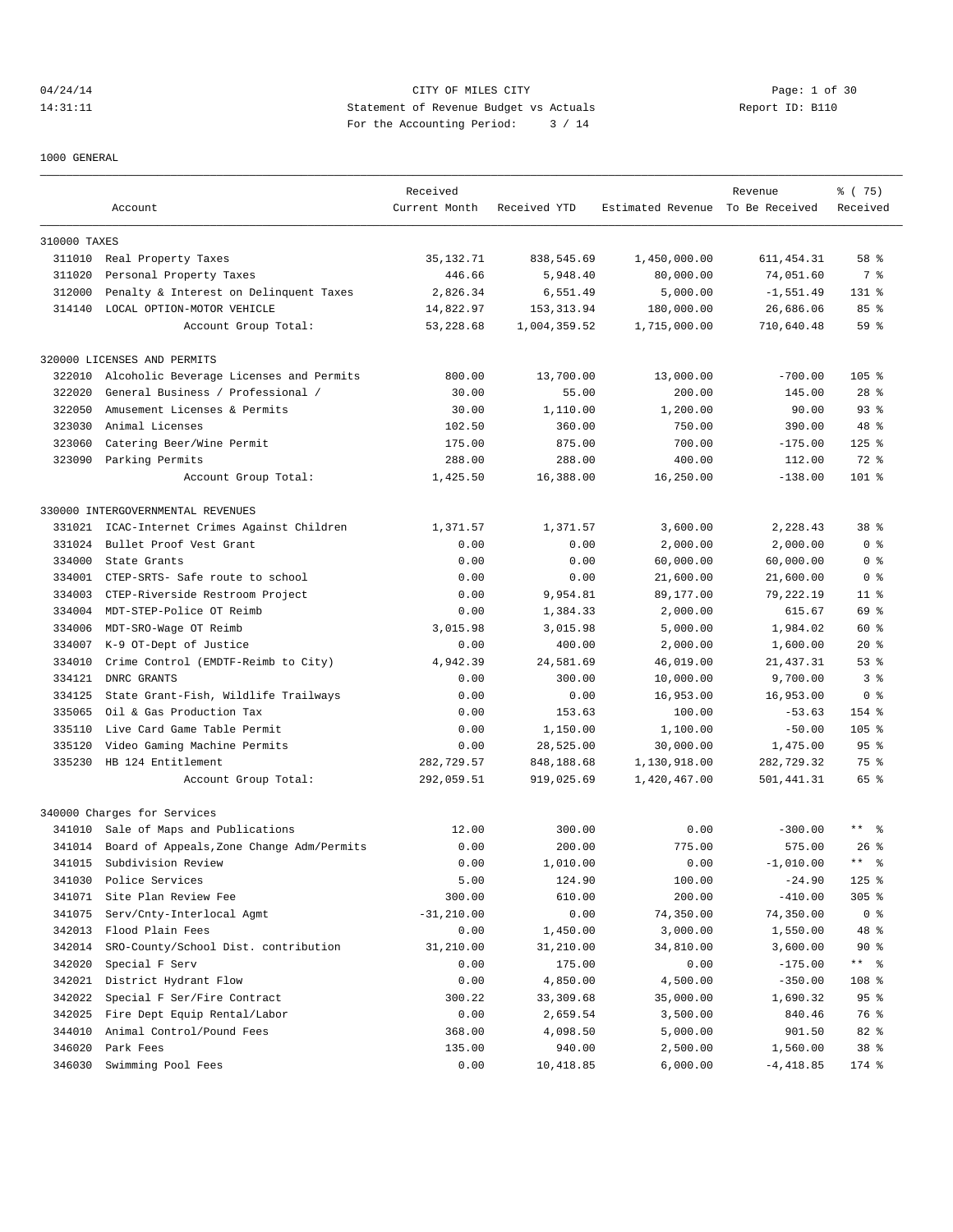# 04/24/14 Page: 2 of 30 14:31:11 Statement of Revenue Budget vs Actuals Report ID: B110 For the Accounting Period: 3 / 14

#### 1000 GENERAL

|        | Account                               | Received<br>Current Month | Received YTD | Estimated Revenue | Revenue<br>To Be Received | % (75)<br>Received      |  |
|--------|---------------------------------------|---------------------------|--------------|-------------------|---------------------------|-------------------------|--|
|        | Account Group Total:                  | 1,120.22                  | 91,356.47    | 169,735.00        | 78, 378.53                | $54$ $%$                |  |
|        | 350000 FINES AND FORFEITURES          |                           |              |                   |                           |                         |  |
| 351030 | Fines/Surcharges/etc                  | 18,856.49                 | 122,955.62   | 145,000.00        | 22,044.38                 | 85%                     |  |
| 351035 | Animal Control Court Revenue          | 670.00                    | 6,080.00     | 7,500.00          | 1,420.00                  | $81$ %                  |  |
| 351036 | Restitution Collection Fees           | 28.30                     | 30.55        | 0.00              | $-30.55$                  | $***$ $ -$              |  |
|        | Account Group Total:                  | 19,554.79                 | 129,066.17   | 152,500.00        | 23, 433.83                | 85%                     |  |
|        | 360000 MISCELLANEOUS REVENUE          |                           |              |                   |                           |                         |  |
| 361005 | MidRivers Franchise Fees              | 0.00                      | 63, 224.91   | 105,000.00        | 41,775.09                 | 60 %                    |  |
| 361010 | Land Rental                           | 100.00                    | 32, 241.56   | 22,000.00         | $-10, 241.56$             | $147$ %                 |  |
| 361020 | Building Rentals                      | 1,349.99                  | 12,149.91    | 16,000.00         | 3,850.09                  | 76 %                    |  |
| 362020 | MISC REVENUE                          | $-0.01$                   | 4,452.70     | 2,000.00          | $-2,452.70$               | $223$ %                 |  |
| 365000 | Contributions and Donations           | 0.00                      | 5,100.00     | 5,000.00          | $-100.00$                 | 102 <sub>8</sub>        |  |
| 366040 | $Misc.-BHS$                           | 0.00                      | 0.00         | 800.00            | 800.00                    | 0 <sup>8</sup>          |  |
| 366050 | Sale of Junk/Salvage-PD cars          | 0.00                      | 3,190.00     | 0.00              | $-3,190.00$               | $***$ $=$ $\frac{6}{3}$ |  |
|        | Account Group Total:                  | 1,449.98                  | 120,359.08   | 150,800.00        | 30,440.92                 | $80*$                   |  |
|        | 370000 INVESTMENT EARNINGS            |                           |              |                   |                           |                         |  |
|        | 371010 Investment Earnings            | 0.00                      | 1,247.48     | 2,000.00          | 752.52                    | $62$ $%$                |  |
|        | Account Group Total:                  | 0.00                      | 1,247.48     | 2,000.00          | 752.52                    | $62$ $%$                |  |
|        | 380000 OTHER FINANCING SOURCES        |                           |              |                   |                           |                         |  |
| 382020 | Compensation for Loss of Fixed Assets | 0.00                      | 1,811.31     | 0.00              | $-1,811.31$               | $***$ 8                 |  |
| 383000 | Interfund Operating Transfer          | 45,065.66                 | 343, 575.64  | 512,939.00        | 169, 363. 36              | 67 <sup>8</sup>         |  |
|        | Account Group Total:                  | 45,065.66                 | 345, 386.95  | 512,939.00        | 167,552.05                | 67 <sup>8</sup>         |  |
|        | Total:<br>Fund                        | 413,904.34                | 2,627,189.36 | 4,139,691.00      | 1,512,501.64              | $63$ $%$                |  |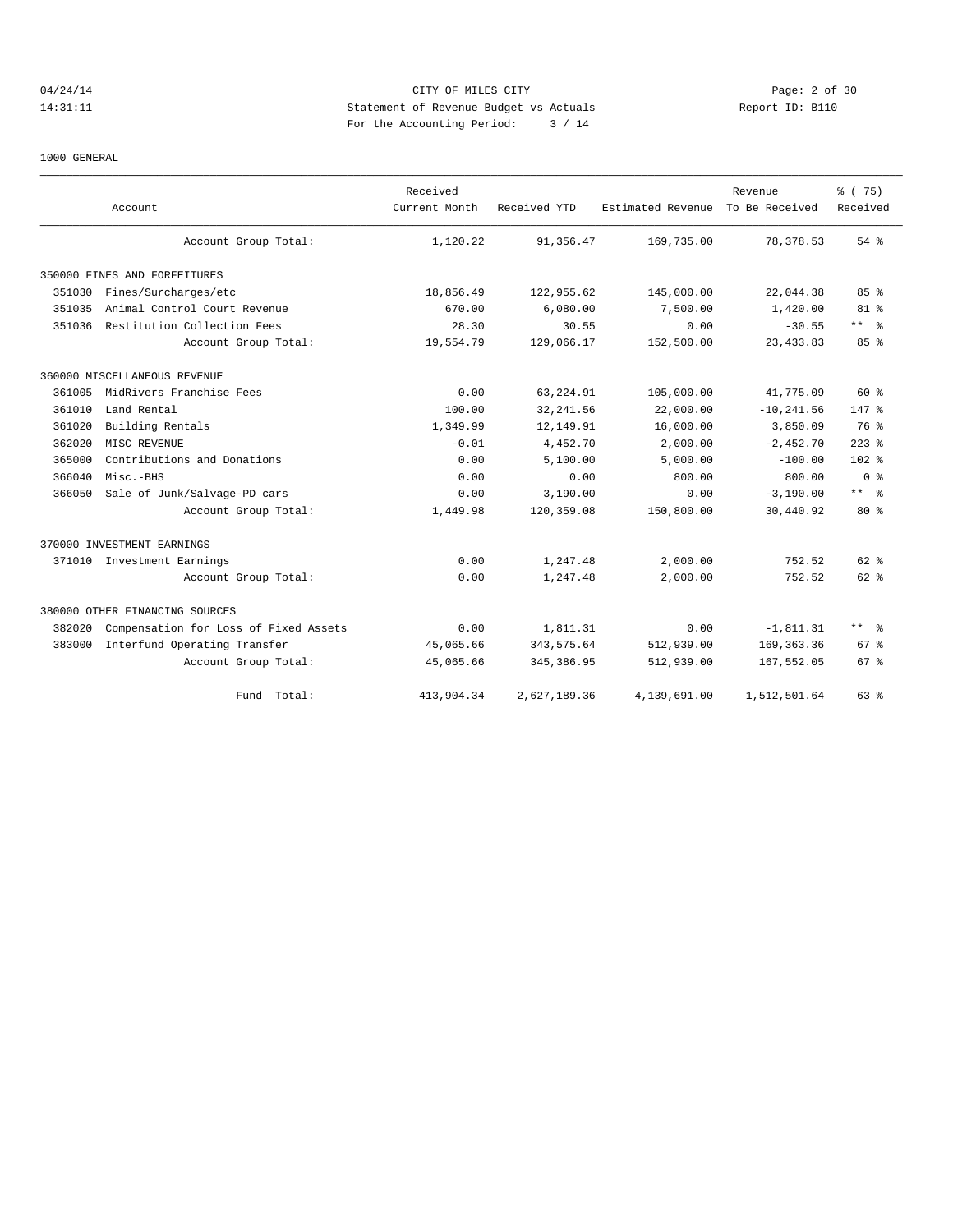# 04/24/14 Page: 3 of 30 14:31:11 Statement of Revenue Budget vs Actuals Report ID: B110 For the Accounting Period: 3 / 14

# 2220 LIBRARY

|        |                                   | Received      |              |                   | Revenue        | 8 (75)          |
|--------|-----------------------------------|---------------|--------------|-------------------|----------------|-----------------|
|        | Account                           | Current Month | Received YTD | Estimated Revenue | To Be Received | Received        |
|        | 340000 Charges for Services       |               |              |                   |                |                 |
| 341075 | Serv/Cnty-Interlocal Agmt         | 0.00          | 0.00         | 38,267.00         | 38,267.00      | 0 <sub>8</sub>  |
| 346070 | Library Fees                      | 188.85        | 2,953.25     | 4,000.00          | 1,046.75       | 74 %            |
| 346074 | Book Sales                        | 41.60         | 494.10       | 400.00            | $-94.10$       | $124$ $%$       |
|        | Account Group Total:              | 230.45        | 3,447.35     | 42,667.00         | 39,219.65      | 8 %             |
|        | 360000 MISCELLANEOUS REVENUE      |               |              |                   |                |                 |
| 362020 | MISC REVENUE                      | 0.00          | 111.74       | 0.00              | $-111.74$      | $***$ $\approx$ |
| 365035 | Donation-Library Board of Trustee | 0.00          | 4,647.46     | 0.00              | $-4,647.46$    | $***$ $\approx$ |
|        | Account Group Total:              | 0.00          | 4,759.20     | 0.00              | $-4,759.20$    | $***$ $\approx$ |
|        | 380000 OTHER FINANCING SOURCES    |               |              |                   |                |                 |
| 383000 | Interfund Operating Transfer      | 23,623.91     | 212,615.19   | 283,487.00        | 70,871.81      | 75 %            |
|        | Account Group Total:              | 23,623.91     | 212,615.19   | 283,487.00        | 70,871.81      | 75 %            |
|        | Fund Total:                       | 23,854.36     | 220,821.74   | 326,154.00        | 105, 332.26    | 68 %            |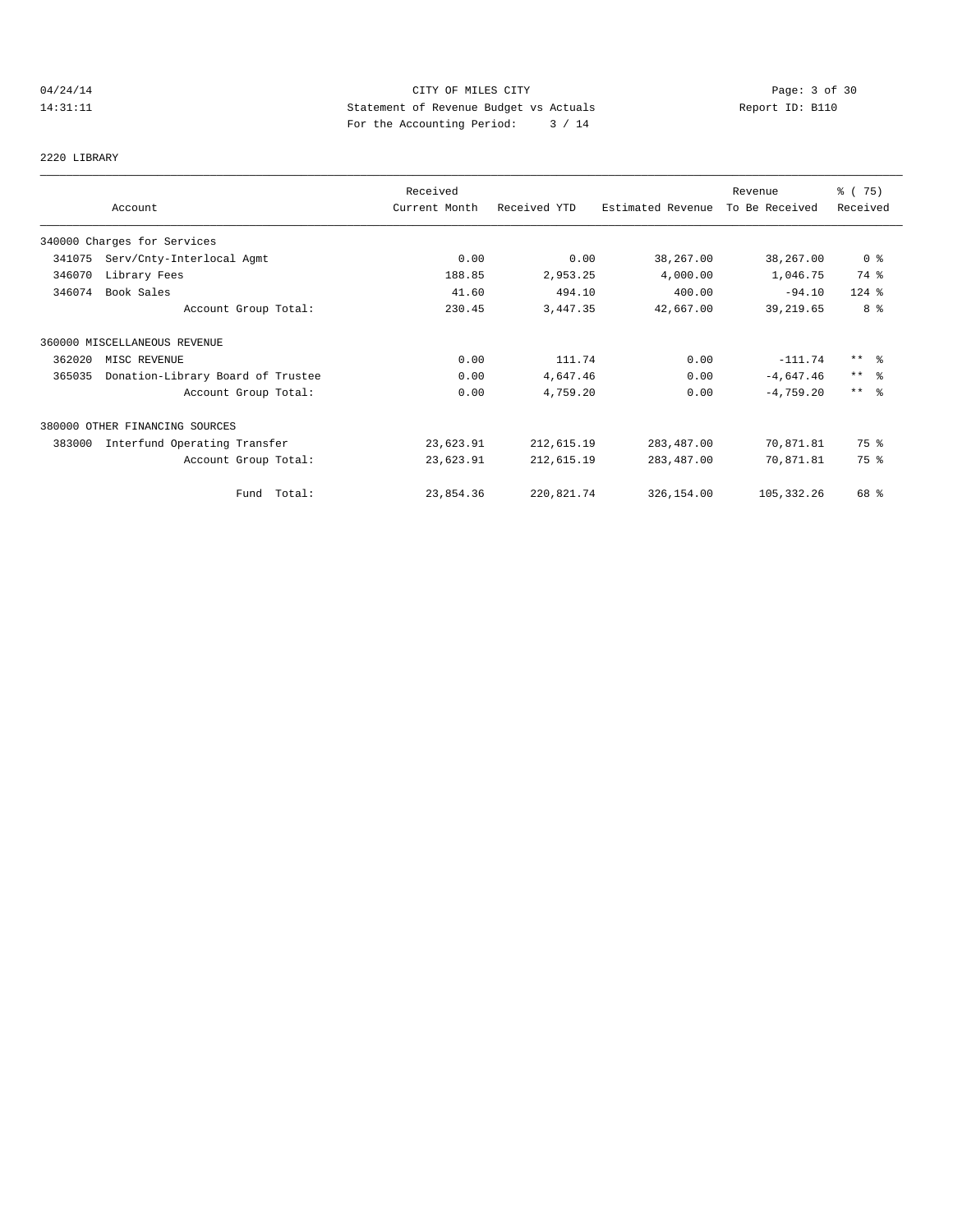# 04/24/14 Page: 4 of 30 14:31:11 Statement of Revenue Budget vs Actuals Report ID: B110 For the Accounting Period: 3 / 14

#### 2260 EMERGENCY DISASTER

|              |                                        | Received      |              |                   | Revenue        | % (75)          |  |
|--------------|----------------------------------------|---------------|--------------|-------------------|----------------|-----------------|--|
|              | Account                                | Current Month | Received YTD | Estimated Revenue | To Be Received | Received        |  |
| 310000 TAXES |                                        |               |              |                   |                |                 |  |
| 311010       | Real Property Taxes                    | 31.83         | 84.24        | 0.00              | $-84.24$       | $***$ %         |  |
| 311020       | Personal Property Taxes                | 0.00          | 2.09         | 0.00              | $-2.09$        | $***$ 8         |  |
| 312000       | Penalty & Interest on Delinquent Taxes | 25.28         | 48.90        | 0.00              | $-48.90$       | $***$ %         |  |
|              | Account Group Total:                   | 57.11         | 135.23       | 0.00              | $-135.23$      | $***$ $ -$      |  |
|              | 330000 INTERGOVERNMENTAL REVENUES      |               |              |                   |                |                 |  |
| 331113       | FEMA -Projects                         | 84,883.48     | 71,634.00    | 0.00              | $-71,634.00$   | $***$ %         |  |
|              | Account Group Total:                   | 84,883.48     | 71,634.00    | 0.00              | $-71,634.00$   | $***$ $ -$      |  |
|              | Total:<br>Fund                         | 84,940.59     | 71,769.23    | 0.00              | $-71,769,23$   | $***$ $\approx$ |  |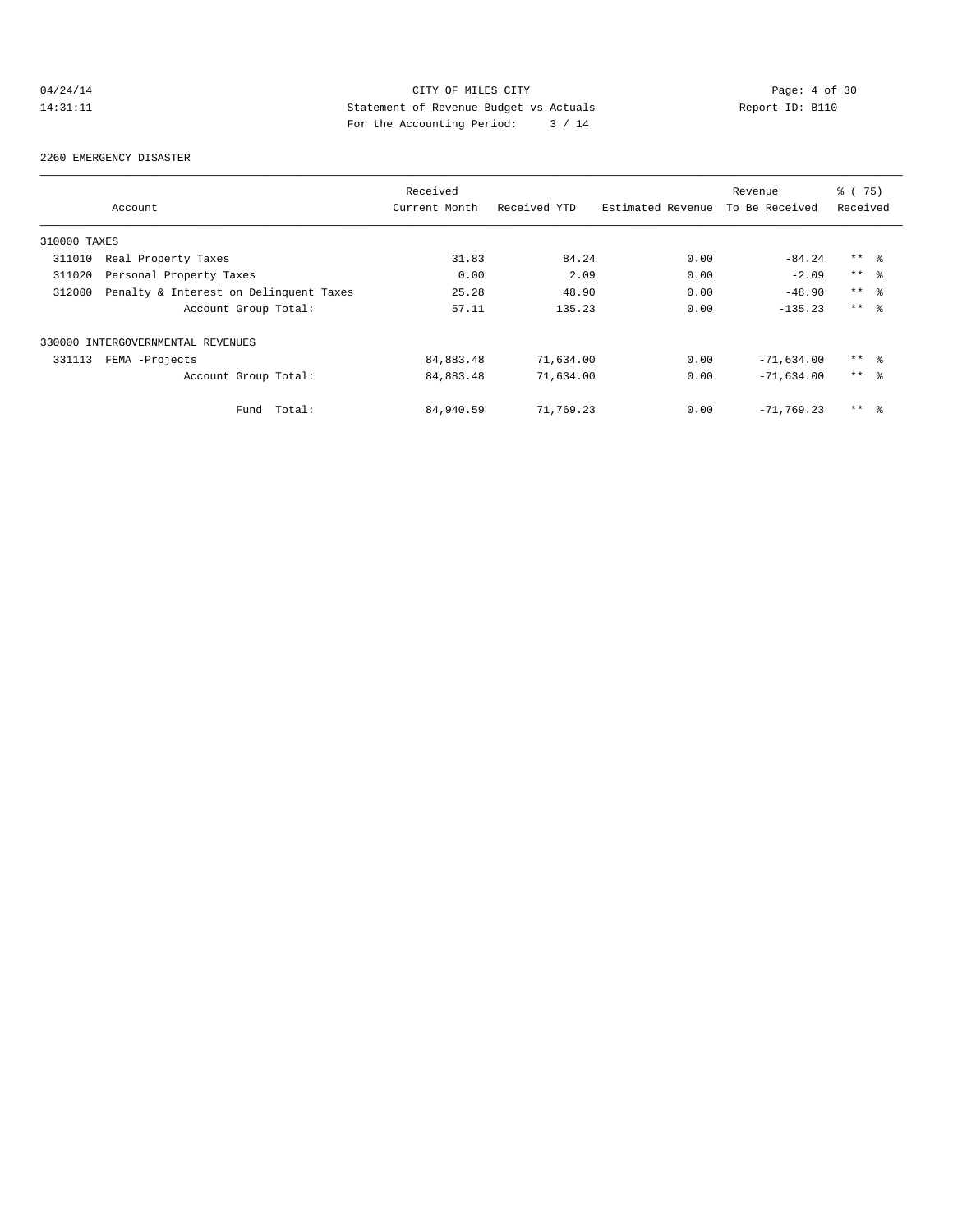# 04/24/14 CITY OF MILES CITY Page: 5 of 30<br>14:31:11 Statement of Revenue Budget vs Actuals Report ID: B110<br>2.4.14 Pays the Accumulate Device: 2.4.14 14:31:11 Statement of Revenue Budget vs Actuals Report ID: B110 For the Accounting Period: 3 / 14

#### 2270 Health

|                                        | Received      |              |                   | Revenue        | % (75)<br>Received |
|----------------------------------------|---------------|--------------|-------------------|----------------|--------------------|
| Account                                | Current Month | Received YTD | Estimated Revenue | To Be Received |                    |
| 340000 Charges for Services            |               |              |                   |                |                    |
| 344030<br>Health Inspection Fees       | 325.00        | 325.00       | 15,000.00         | 14,675.00      | 2 <sup>8</sup>     |
| Account Group Total:                   | 325.00        | 325.00       | 15,000.00         | 14,675.00      | 2 <sup>°</sup>     |
| 380000 OTHER FINANCING SOURCES         |               |              |                   |                |                    |
| 383000<br>Interfund Operating Transfer | 0.00          | 30,000.00    | 30,000.00         | 0.00           | $100*$             |
| Account Group Total:                   | 0.00          | 30,000.00    | 30,000.00         | 0.00           | $100*$             |
| Total:<br>Fund                         | 325.00        | 30, 325, 00  | 45,000.00         | 14,675.00      | $67$ $%$           |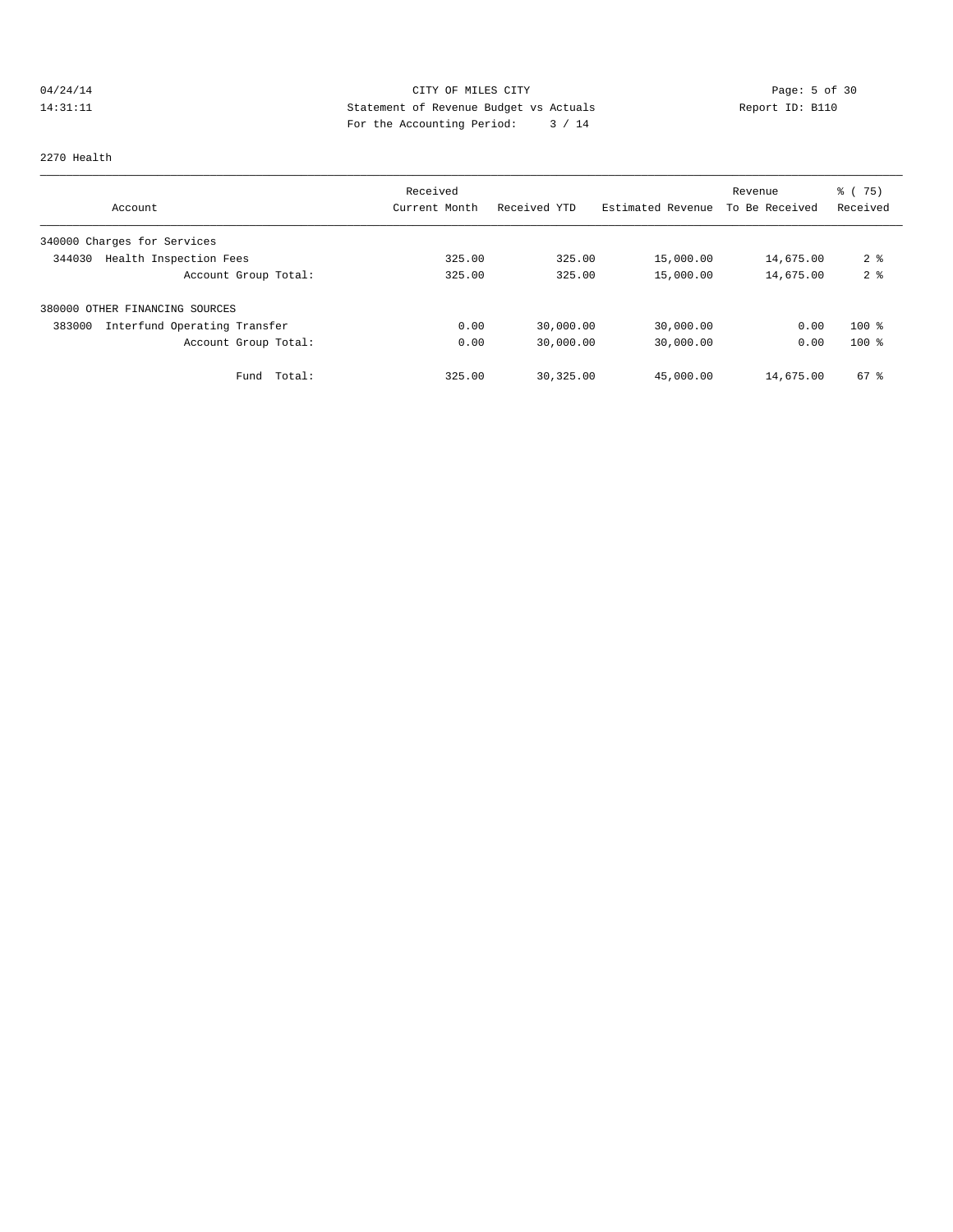# 04/24/14 Page: 6 of 30 14:31:11 Statement of Revenue Budget vs Actuals Report ID: B110<br>Report ID: B110 For the Accounting Period: 3 / 14

2372 Permissive Medical Levy

|              | Account                                | Received<br>Current Month | Received YTD | Estimated Revenue | Revenue<br>To Be Received | % (75)<br>Received |
|--------------|----------------------------------------|---------------------------|--------------|-------------------|---------------------------|--------------------|
| 310000 TAXES |                                        |                           |              |                   |                           |                    |
| 311010       | Real Property Taxes                    | 3,224.15                  | 81,982.17    | 91,209.00         | 9,226.83                  | $90*$              |
| 311020       | Personal Property Taxes                | 44.43                     | 577.24       | 2,545.00          | 1,967.76                  | $23$ $%$           |
| 312000       | Penalty & Interest on Delinquent Taxes | 92.84                     | 208.27       | 0.00              | $-208.27$                 | $***$ 8            |
|              | Account Group Total:                   | 3,361.42                  | 82,767.68    | 93,754.00         | 10,986.32                 | 88 %               |
|              | Total:<br>Fund                         | 3,361.42                  | 82,767.68    | 93,754.00         | 10,986.32                 | 88 %               |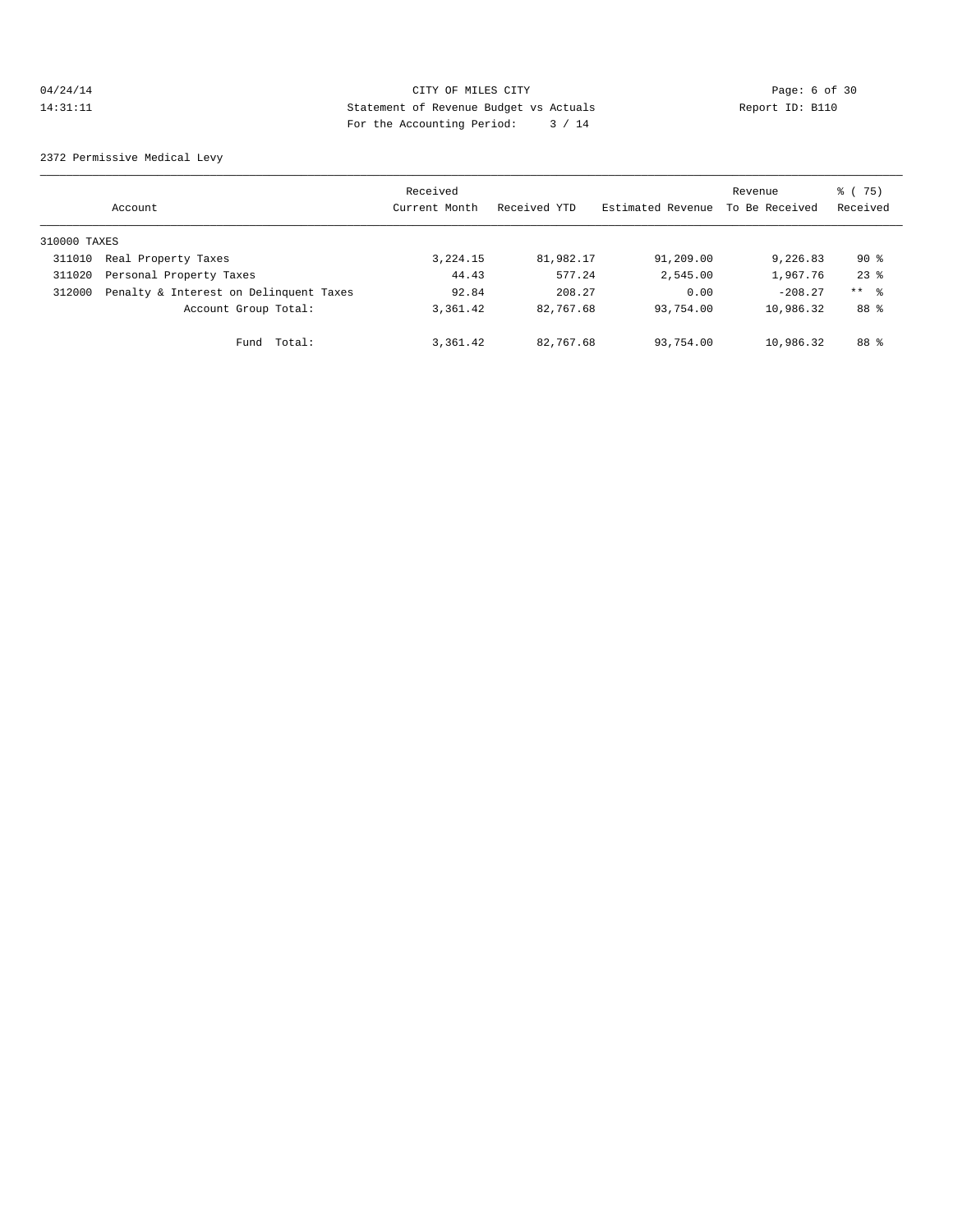# 04/24/14 CITY OF MILES CITY Page: 7 of 30<br>14:31:11 Statement of Revenue Budget vs Actuals Report ID: B110<br>Por the Accumular Device: 2006, 14: 14:31:11 Statement of Revenue Budget vs Actuals Report ID: B110 For the Accounting Period: 3 / 14

#### 2394 BUILDING CODE ENFORCEMENT

| Account                              | Received<br>Current Month | Received YTD | Estimated Revenue | Revenue<br>To Be Received | 8 (75)<br>Received |
|--------------------------------------|---------------------------|--------------|-------------------|---------------------------|--------------------|
| 320000 LICENSES AND PERMITS          |                           |              |                   |                           |                    |
| Building & Related Permits<br>323010 | 9,613.80                  | 78,224.22    | 75,000.00         | $-3.224.22$               | $104$ %            |
| Account Group Total:                 | 9,613.80                  | 78,224.22    | 75,000.00         | $-3.224.22$               | $104$ %            |
| Fund Total:                          | 9,613.80                  | 78,224.22    | 75,000.00         | $-3.224.22$               | $104$ %            |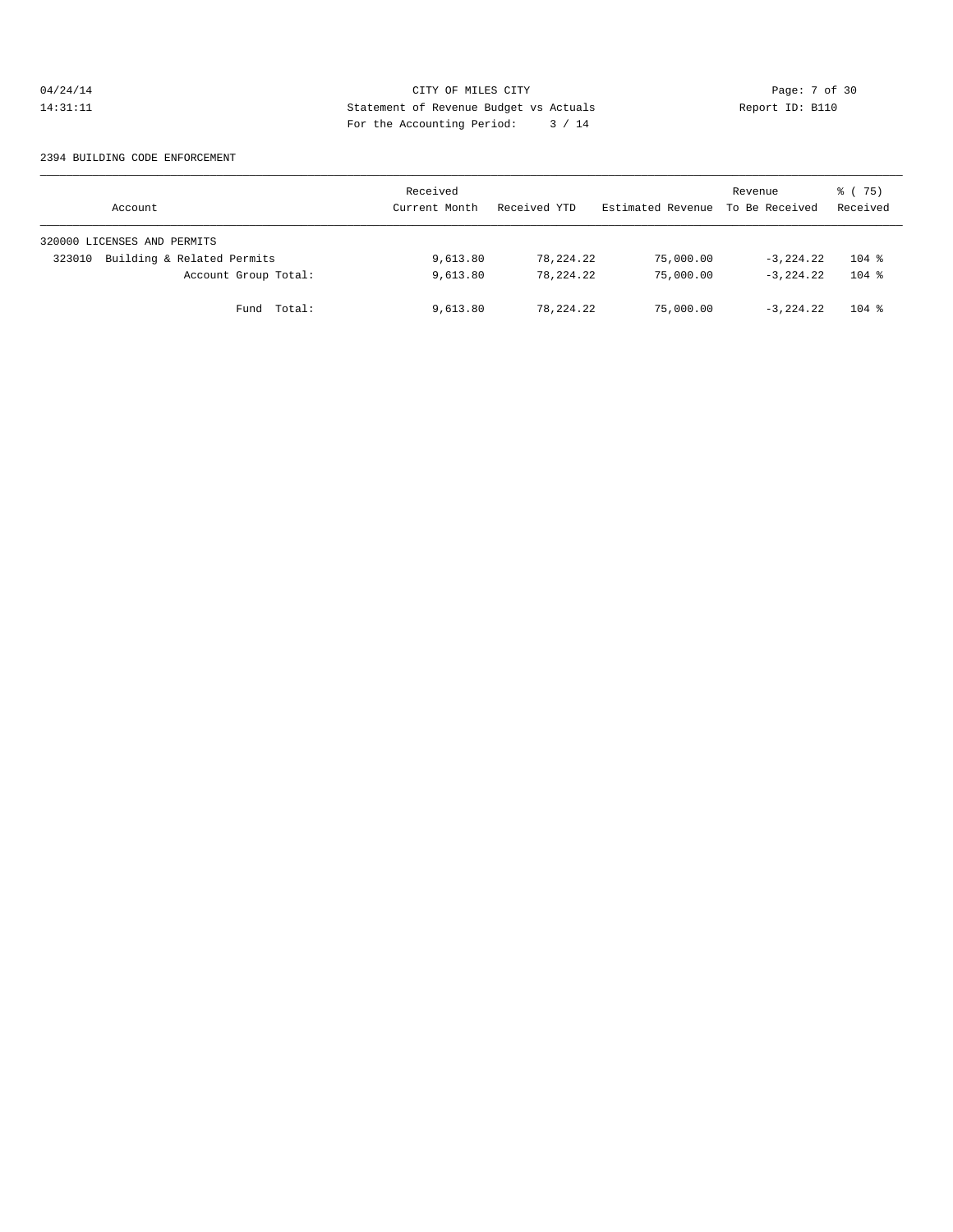# 04/24/14 Page: 8 of 30 14:31:11 Statement of Revenue Budget vs Actuals Report ID: B110 For the Accounting Period: 3 / 14

2400 LTG M D#165-(Gen City)

|        |                                          | Received      |              |                   | Revenue        | % (75)    |
|--------|------------------------------------------|---------------|--------------|-------------------|----------------|-----------|
|        | Account                                  | Current Month | Received YTD | Estimated Revenue | To Be Received | Received  |
|        | 360000 MISCELLANEOUS REVENUE             |               |              |                   |                |           |
| 363010 | Maintenance Assessments                  | 9,347.51      | 102,749.30   | 149,556.00        | 46,806.70      | 69 %      |
| 363040 | Penalty & Interest on Deling Assessments | 621.59        | 1,345.96     | 500.00            | $-845.96$      | $269$ $%$ |
|        | Account Group Total:                     | 9,969.10      | 104,095.26   | 150,056.00        | 45,960.74      | 69 %      |
|        | 370000 INVESTMENT EARNINGS               |               |              |                   |                |           |
| 371010 | Investment Earnings                      | 0.00          | 51.70        | 100.00            | 48.30          | $52$ $%$  |
|        | Account Group Total:                     | 0.00          | 51.70        | 100.00            | 48.30          | $52$ $%$  |
|        | Fund Total:                              | 9.969.10      | 104, 146.96  | 150,156.00        | 46,009.04      | 69 %      |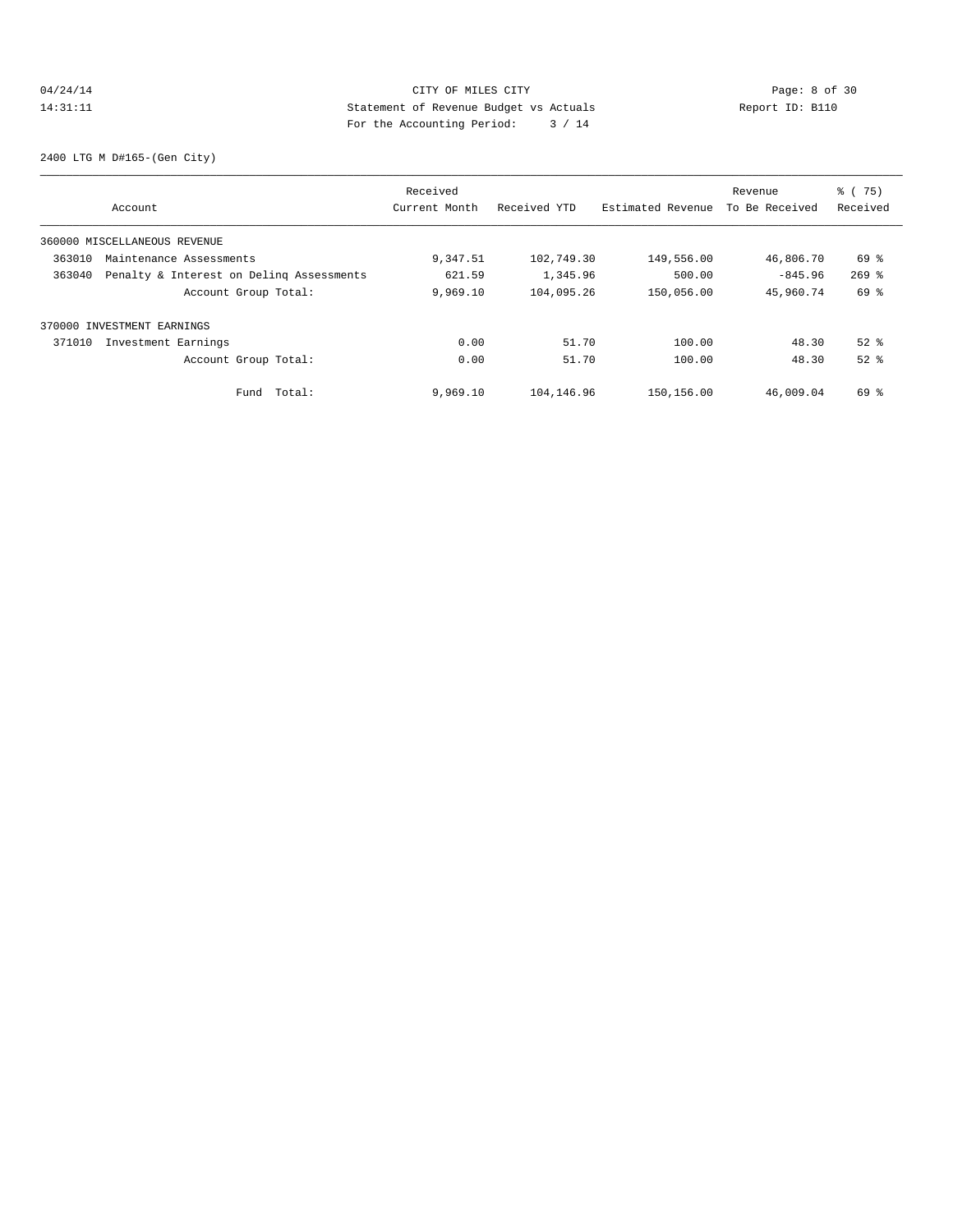# 04/24/14 Page: 9 of 30 14:31:11 Statement of Revenue Budget vs Actuals Report ID: B110 For the Accounting Period: 3 / 14

2420 LTG M D#167-(MilesAddn Etc)

|        |                                          | Received      |              |                   | Revenue        | % (75)    |
|--------|------------------------------------------|---------------|--------------|-------------------|----------------|-----------|
|        | Account                                  | Current Month | Received YTD | Estimated Revenue | To Be Received | Received  |
|        | 360000 MISCELLANEOUS REVENUE             |               |              |                   |                |           |
| 363010 | Maintenance Assessments                  | 906.14        | 17,042.77    | 27,235.00         | 10,192.23      | 63 %      |
| 363040 | Penalty & Interest on Deling Assessments | 93.33         | 255.37       | 100.00            | $-155.37$      | $255$ $%$ |
|        | Account Group Total:                     | 999.47        | 17,298.14    | 27,335.00         | 10,036.86      | 63 %      |
|        | 370000 INVESTMENT EARNINGS               |               |              |                   |                |           |
| 371010 | Investment Earnings                      | 0.00          | 10.54        | 0.00              | $-10.54$       | ** %      |
|        | Account Group Total:                     | 0.00          | 10.54        | 0.00              | $-10.54$       | $***$ %   |
|        | Total:<br>Fund                           | 999.47        | 17,308.68    | 27,335.00         | 10,026.32      | 63 %      |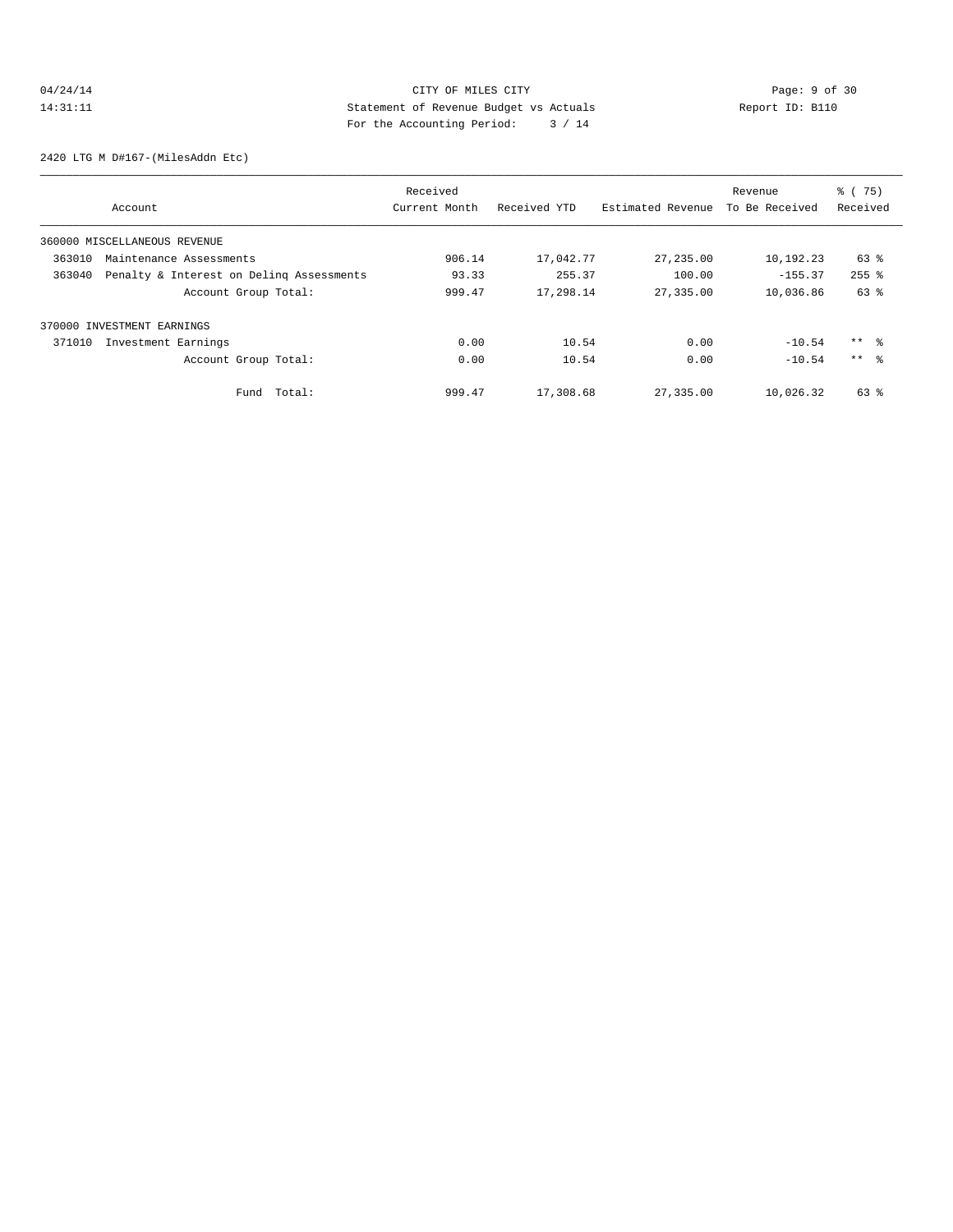# 04/24/14 Page: 10 of 30 14:31:11 Statement of Revenue Budget vs Actuals Report ID: B110<br>Report ID: B110 For the Accounting Period: 3 / 14

2430 LTG M D#171-(Balsam Est)

|                                   |                                          | Received      |              |                   | Revenue        | % (75)              |
|-----------------------------------|------------------------------------------|---------------|--------------|-------------------|----------------|---------------------|
| Account                           |                                          | Current Month | Received YTD | Estimated Revenue | To Be Received | Received            |
| 360000 MISCELLANEOUS REVENUE      |                                          |               |              |                   |                |                     |
| 363010<br>Maintenance Assessments |                                          | 0.00          | 1,518.38     | 2,604.00          | 1,085.62       | 58 <sup>8</sup>     |
| 363040                            | Penalty & Interest on Deling Assessments | 0.00          | 2.93         | 0.00              | $-2.93$        | $***$ $\frac{6}{5}$ |
|                                   | Account Group Total:                     | 0.00          | 1,521.31     | 2,604.00          | 1,082.69       | 58 %                |
| 370000 INVESTMENT EARNINGS        |                                          |               |              |                   |                |                     |
| 371010<br>Investment Earnings     |                                          | 0.00          | 0.79         | 0.00              | $-0.79$        | $***$ %             |
|                                   | Account Group Total:                     | 0.00          | 0.79         | 0.00              | $-0.79$        | $***$ $\approx$     |
|                                   | Total:<br>Fund                           | 0.00          | 1,522.10     | 2,604.00          | 1,081.90       | 58 %                |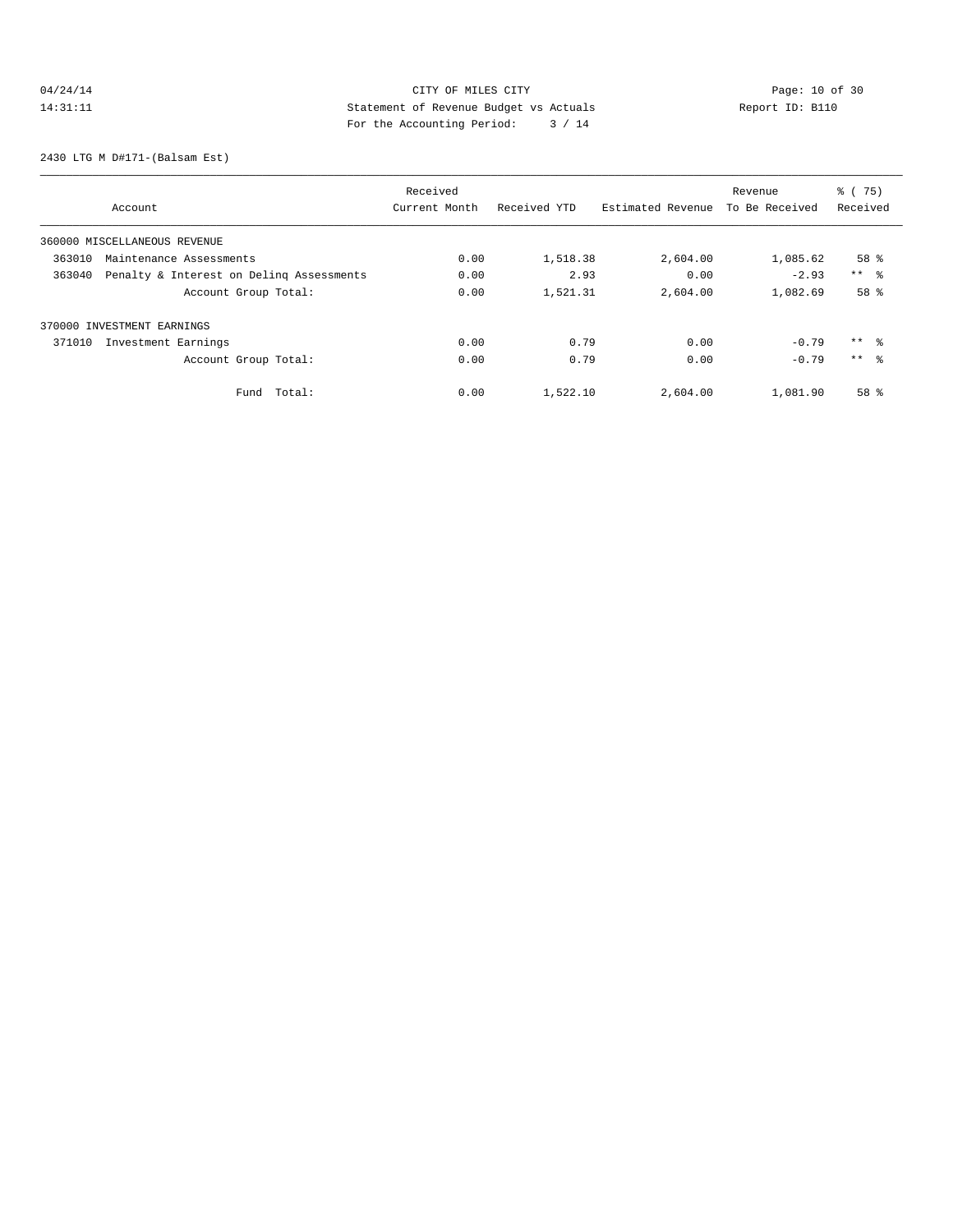# 04/24/14 Page: 11 of 30 14:31:11 Statement of Revenue Budget vs Actuals Report ID: B110 For the Accounting Period: 3 / 14

2440 LTG M D#172-(Main Str)

|        |                                          | Received      |              |                   | Revenue        | % (75)             |
|--------|------------------------------------------|---------------|--------------|-------------------|----------------|--------------------|
|        | Account                                  | Current Month | Received YTD | Estimated Revenue | To Be Received | Received           |
|        | 360000 MISCELLANEOUS REVENUE             |               |              |                   |                |                    |
| 363010 | Maintenance Assessments                  | 20.64         | 6,145.49     | 8,393.00          | 2,247.51       | 73 %               |
| 363040 | Penalty & Interest on Deling Assessments | 0.32          | 149.41       | 100.00            | $-49.41$       | $149$ %            |
|        | Account Group Total:                     | 20.96         | 6,294.90     | 8,493.00          | 2,198.10       | 74 %               |
|        | 370000 INVESTMENT EARNINGS               |               |              |                   |                |                    |
| 371010 | Investment Earnings                      | 0.00          | 12.70        | 50.00             | 37.30          | $25$ $\frac{6}{5}$ |
|        | Account Group Total:                     | 0.00          | 12.70        | 50.00             | 37.30          | $25$ $%$           |
|        | Total:<br>Fund                           | 20.96         | 6,307.60     | 8,543.00          | 2,235.40       | 74 %               |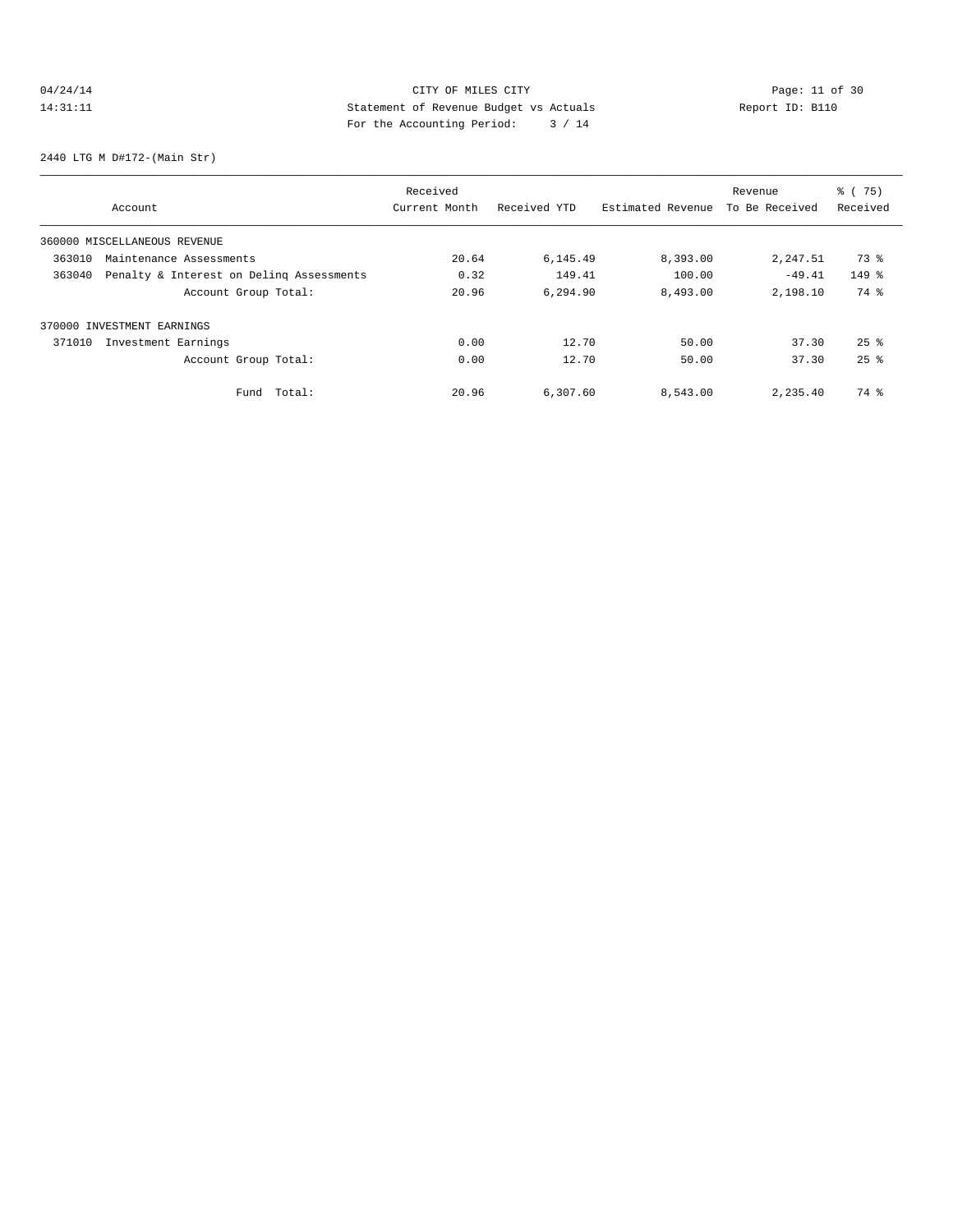# 04/24/14 Page: 12 of 30 14:31:11 Statement of Revenue Budget vs Actuals Report ID: B110<br>Report ID: B110 For the Accounting Period: 3 / 14

2450 LTG M D#195-(SG-Trico)

|        |                                          | Received      |              |                   | Revenue        | % (75)          |
|--------|------------------------------------------|---------------|--------------|-------------------|----------------|-----------------|
|        | Account                                  | Current Month | Received YTD | Estimated Revenue | To Be Received | Received        |
|        | 360000 MISCELLANEOUS REVENUE             |               |              |                   |                |                 |
| 363010 | Maintenance Assessments                  | 27.04         | 3,375.04     | 6,114.00          | 2,738.96       | 55 <sup>8</sup> |
| 363040 | Penalty & Interest on Deling Assessments | 0.43          | 6.01         | 0.00              | $-6.01$        | $***$ $ -$      |
|        | Account Group Total:                     | 27.47         | 3,381.05     | 6,114.00          | 2,732.95       | 55 <sup>8</sup> |
|        | 370000 INVESTMENT EARNINGS               |               |              |                   |                |                 |
| 371010 | Investment Earnings                      | 0.00          | 1.11         | 0.00              | $-1.11$        | $***$ %         |
|        | Account Group Total:                     | 0.00          | 1.11         | 0.00              | $-1.11$        | $***$ 8         |
|        | Total:<br>Fund                           | 27.47         | 3,382.16     | 6,114.00          | 2,731.84       | 55 <sup>8</sup> |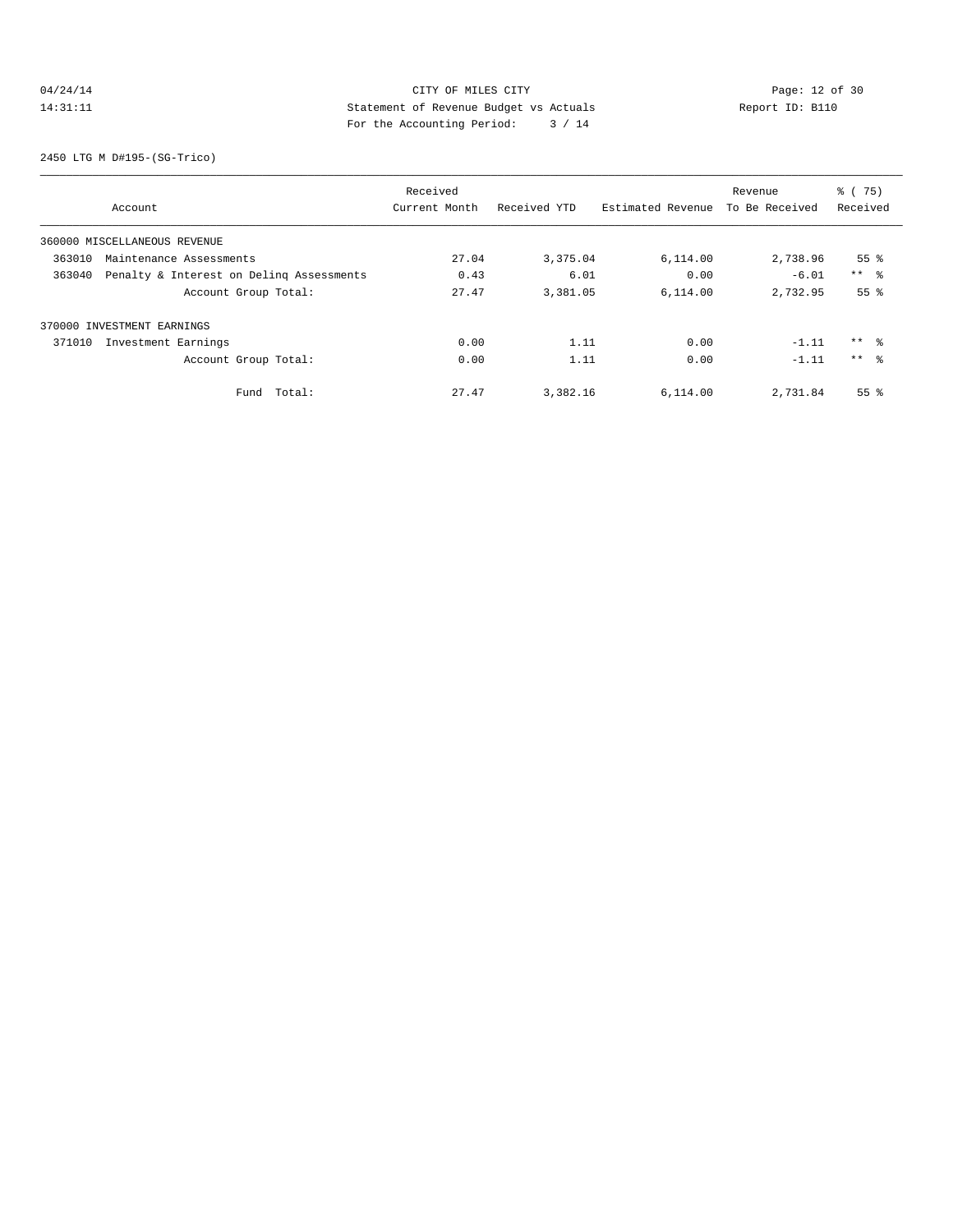# 04/24/14 Page: 13 of 30<br>14:31:11 Page: 13 of 30<br>14:31:11 CITY OF MILES CITY<br>14:31:11 Page: 13 of 30<br>14:31:11 Page: 13 of 30<br>14:31:11 Page: 13 of 30 14:31:11 Statement of Revenue Budget vs Actuals Report ID: B110 For the Accounting Period: 3 / 14

2470 LTG M D#202-(SG-MDU&NV)

|        |                                          | Received      |              |                   | Revenue        | % (75)          |
|--------|------------------------------------------|---------------|--------------|-------------------|----------------|-----------------|
|        | Account                                  | Current Month | Received YTD | Estimated Revenue | To Be Received | Received        |
|        | 360000 MISCELLANEOUS REVENUE             |               |              |                   |                |                 |
| 363010 | Maintenance Assessments                  | 203.22        | 4,778.51     | 7,615.00          | 2,836.49       | 63 %            |
| 363040 | Penalty & Interest on Deling Assessments | 22.50         | 40.69        | 10.00             | $-30.69$       | $407*$          |
|        | Account Group Total:                     | 225.72        | 4,819.20     | 7,625.00          | 2,805.80       | $63$ $%$        |
|        | 370000 INVESTMENT EARNINGS               |               |              |                   |                |                 |
| 371010 | Investment Earnings                      | 0.00          | 1.77         | 0.00              | $-1.77$        | $***$ 8         |
|        | Account Group Total:                     | 0.00          | 1.77         | 0.00              | $-1.77$        | $***$ $\approx$ |
|        | Total:<br>Fund                           | 225.72        | 4,820.97     | 7.625.00          | 2,804.03       | 63 %            |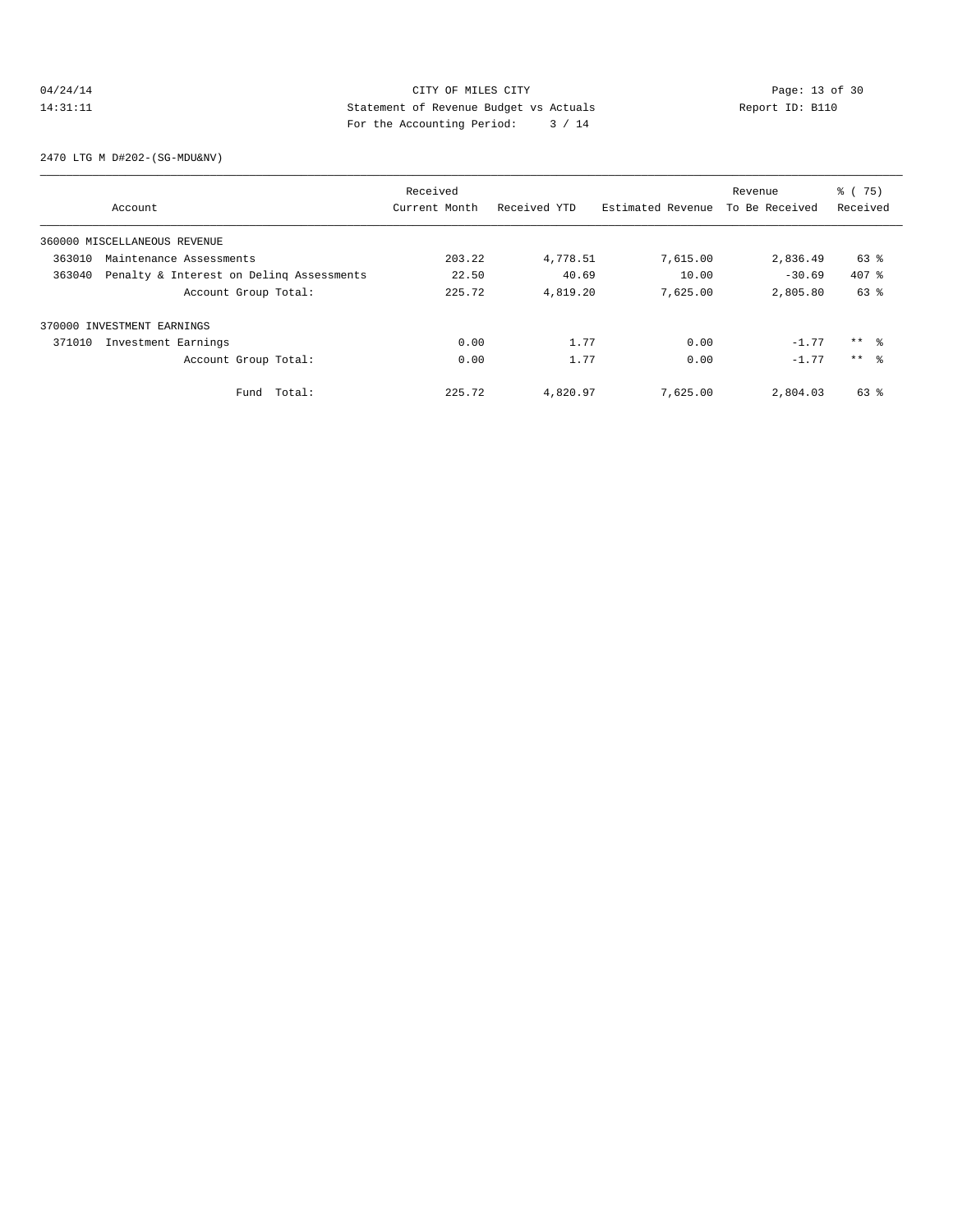# 04/24/14 Page: 14 of 30 14:31:11 Statement of Revenue Budget vs Actuals Report ID: B110 For the Accounting Period: 3 / 14

2480 LTG M M#173-(Milestown Estates)

|                                                    | Received      |              |                   | Revenue        | % (75)    |
|----------------------------------------------------|---------------|--------------|-------------------|----------------|-----------|
| Account                                            | Current Month | Received YTD | Estimated Revenue | To Be Received | Received  |
| 360000 MISCELLANEOUS REVENUE                       |               |              |                   |                |           |
| 363010<br>Maintenance Assessments                  | 0.00          | 792.18       | 794.00            | 1.82           | $100$ %   |
| Penalty & Interest on Deling Assessments<br>363040 | 0.00          | 14.79        | 0.00              | $-14.79$       | $***$ %   |
| Account Group Total:                               | 0.00          | 806.97       | 794.00            | $-12.97$       | $102$ %   |
| 370000 INVESTMENT EARNINGS                         |               |              |                   |                |           |
| 371010<br>Investment Earnings                      | 0.00          | 1.30         | 0.00              | $-1.30$        | $***$ %   |
| Account Group Total:                               | 0.00          | 1.30         | 0.00              | $-1.30$        | $***$ %   |
| Total:<br>Fund                                     | 0.00          | 808.27       | 794.00            | $-14.27$       | $102$ $%$ |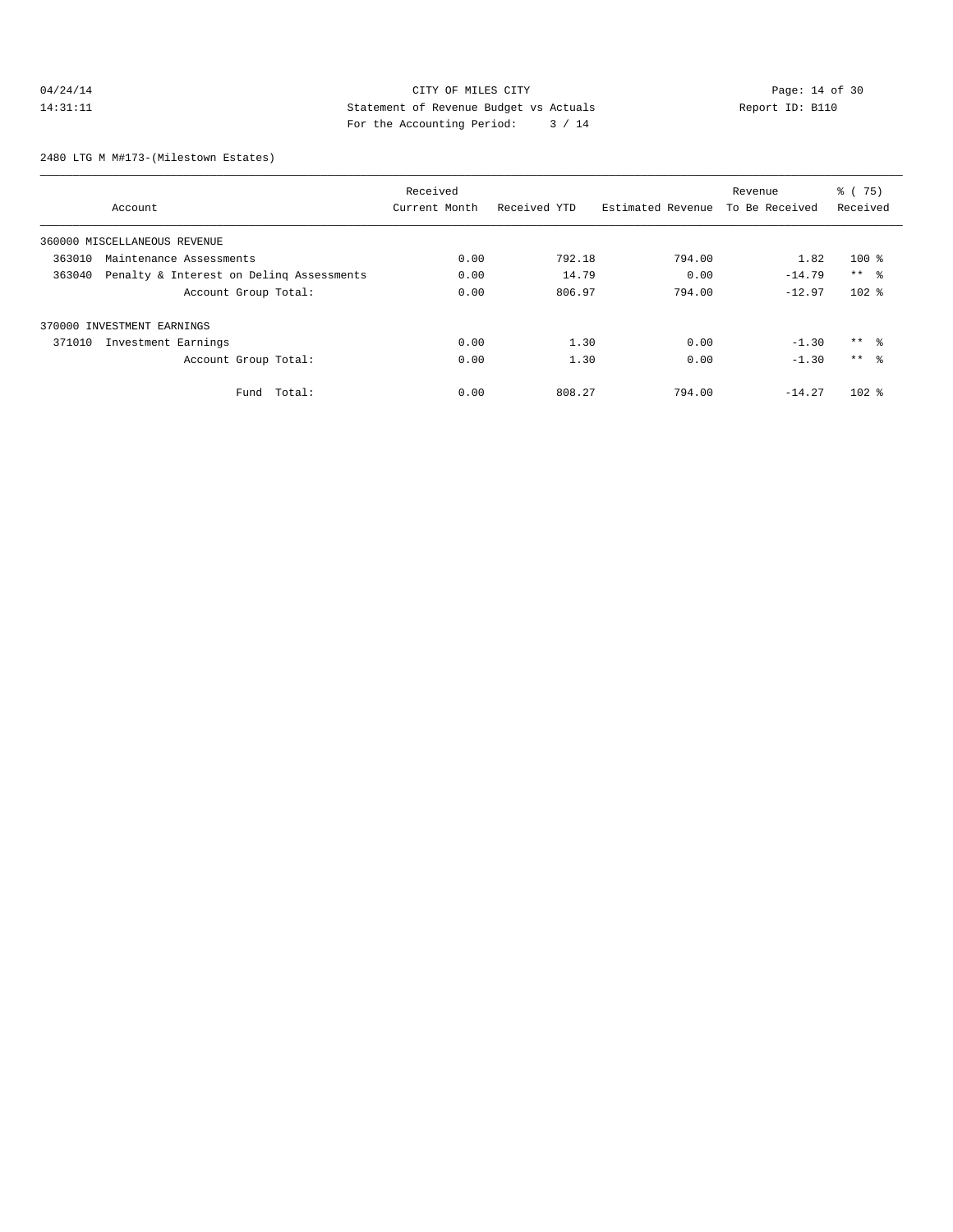# 04/24/14 Page: 15 of 30 14:31:11 Statement of Revenue Budget vs Actuals<br>
To the Accounting Boxical:  $\frac{1}{4}$  / 14 For the Accounting Period: 3 / 14

2510 STR MAINT DIST #204

| Account                                            | Received<br>Current Month | Received YTD | Estimated Revenue | Revenue<br>To Be Received | 8 (75)<br>Received |
|----------------------------------------------------|---------------------------|--------------|-------------------|---------------------------|--------------------|
| 360000 MISCELLANEOUS REVENUE                       |                           |              |                   |                           |                    |
| 363010<br>Maintenance Assessments                  | 43,048.26                 | 620,389.87   | 963, 243.00       | 342,853.13                | 64 %               |
| 363040<br>Penalty & Interest on Deling Assessments | 2,435.69                  | 5,466.46     | 1,000.00          | $-4,466.46$               | 547 %              |
| Account Group Total:                               | 45, 483.95                | 625,856.33   | 964, 243.00       | 338,386.67                | 65 %               |
| 370000 INVESTMENT EARNINGS                         |                           |              |                   |                           |                    |
| 371010<br>Investment Earnings                      | 0.00                      | 475.32       | 400.00            | $-75.32$                  | $119*$             |
| Account Group Total:                               | 0.00                      | 475.32       | 400.00            | $-75.32$                  | $119*$             |
| 380000 OTHER FINANCING SOURCES                     |                           |              |                   |                           |                    |
| 383000<br>Interfund Operating Transfer             | 0.00                      | 0.00         | 90,633.00         | 90,633.00                 | 0 <sup>8</sup>     |
| Account Group Total:                               | 0.00                      | 0.00         | 90,633.00         | 90,633.00                 | 0 <sup>8</sup>     |
| Total:<br>Fund                                     | 45, 483.95                | 626, 331.65  | 1,055,276.00      | 428,944.35                | 59 %               |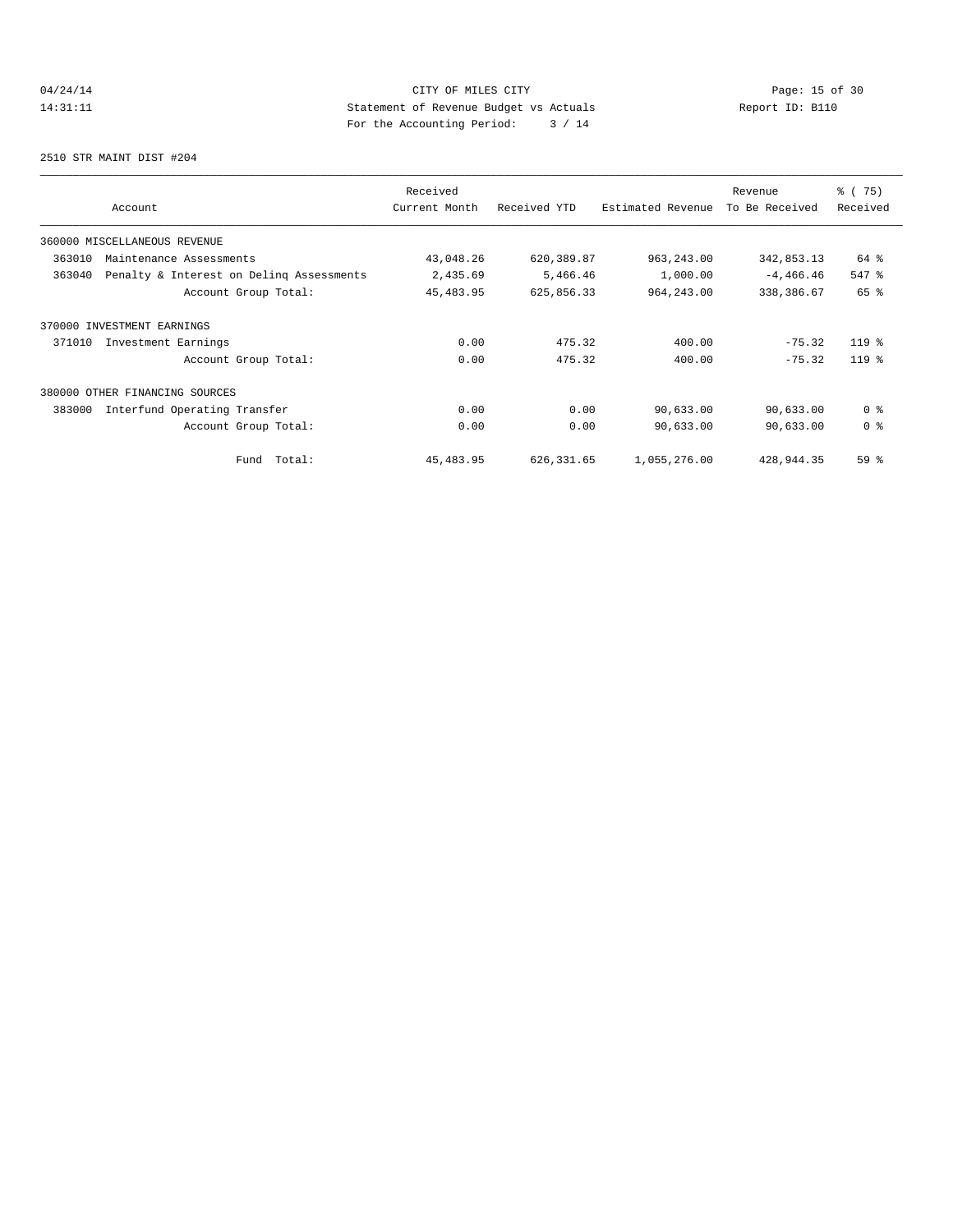# 04/24/14 Page: 16 of 30 14:31:11 Statement of Revenue Budget vs Actuals<br>
To the Accounting Boxical:  $\frac{1}{4}$  / 14 For the Accounting Period: 3 / 14

2520 STR MAINT DIST #205

| Account                                            | Received<br>Current Month | Received YTD | Estimated Revenue | Revenue<br>To Be Received | 8 (75)<br>Received |
|----------------------------------------------------|---------------------------|--------------|-------------------|---------------------------|--------------------|
| 360000 MISCELLANEOUS REVENUE                       |                           |              |                   |                           |                    |
| 363010<br>Maintenance Assessments                  | 29,027.73                 | 196,689.13   | 258,450.00        | 61,760.87                 | 76 %               |
| Penalty & Interest on Deling Assessments<br>363040 | 2,063.01                  | 3,196.23     | 1,000.00          | $-2, 196.23$              | $320*$             |
| Account Group Total:                               | 31,090.74                 | 199,885.36   | 259,450.00        | 59,564.64                 | 77.8               |
| 370000 INVESTMENT EARNINGS                         |                           |              |                   |                           |                    |
| 371010<br>Investment Earnings                      | 0.00                      | 268.09       | 400.00            | 131.91                    | 67 <sup>°</sup>    |
| Account Group Total:                               | 0.00                      | 268.09       | 400.00            | 131.91                    | 67 <sup>°</sup>    |
| 380000 OTHER FINANCING SOURCES                     |                           |              |                   |                           |                    |
| 383000<br>Interfund Operating Transfer             | 0.00                      | 0.00         | 90,633.00         | 90,633.00                 | 0 <sup>8</sup>     |
| Account Group Total:                               | 0.00                      | 0.00         | 90,633.00         | 90,633.00                 | 0 <sup>8</sup>     |
| Total:<br>Fund                                     | 31,090.74                 | 200, 153.45  | 350,483.00        | 150,329.55                | 57%                |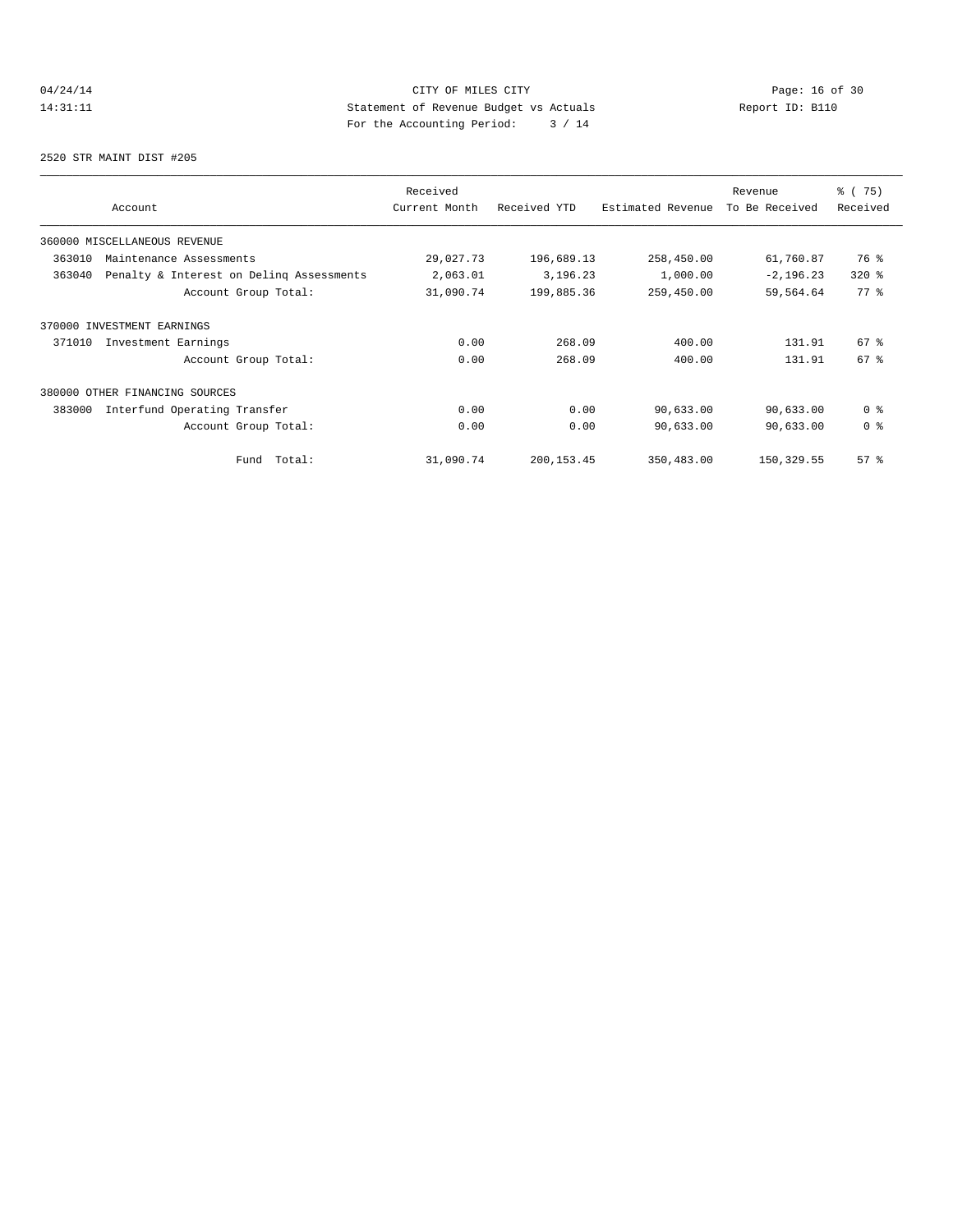# 04/24/14 Page: 17 of 30 14:31:11 Statement of Revenue Budget vs Actuals Report ID: B110 For the Accounting Period: 3 / 14

2540 STR MAINT DIST#207-(MILESTOWN ESTATES)

|        |                                          | Received      |              |                   | Revenue        | % (75)          |
|--------|------------------------------------------|---------------|--------------|-------------------|----------------|-----------------|
|        | Account                                  | Current Month | Received YTD | Estimated Revenue | To Be Received | Received        |
|        | 360000 MISCELLANEOUS REVENUE             |               |              |                   |                |                 |
| 363010 | Maintenance Assessments                  | 0.00          | 3,840.11     | 4,216.00          | 375.89         | $91$ %          |
| 363040 | Penalty & Interest on Deling Assessments | 0.00          | 169.74       | 0.00              | $-169.74$      | $***$ $ -$      |
|        | Account Group Total:                     | 0.00          | 4,009.85     | 4,216.00          | 206.15         | 95 <sup>8</sup> |
|        | 370000 INVESTMENT EARNINGS               |               |              |                   |                |                 |
| 371010 | Investment Earnings                      | 0.00          | 2.85         | 0.00              | $-2.85$        | $***$ $ -$      |
|        | Account Group Total:                     | 0.00          | 2.85         | 0.00              | $-2.85$        | $***$ $\approx$ |
|        | Fund Total:                              | 0.00          | 4,012.70     | 4,216.00          | 203.30         | 95 <sup>8</sup> |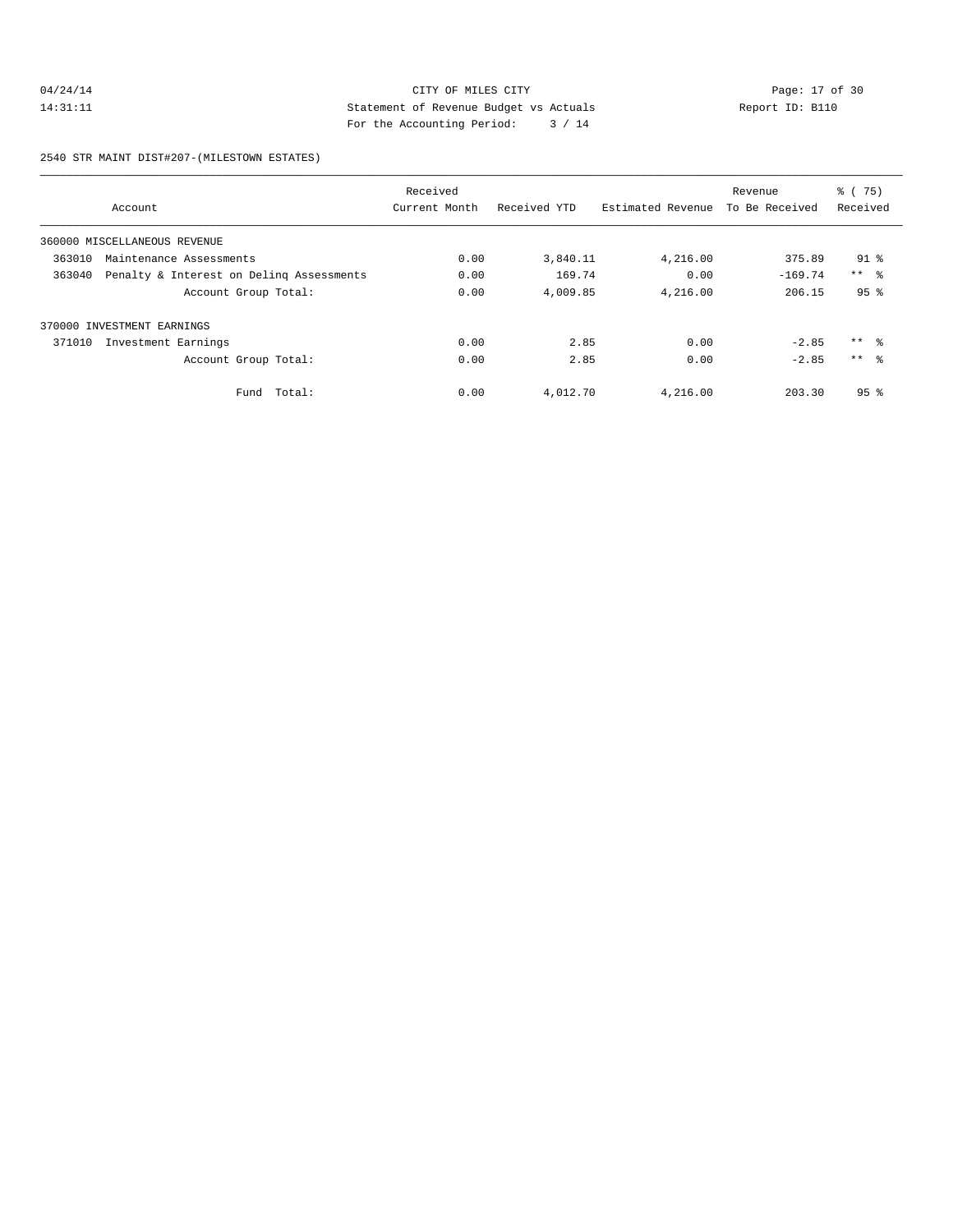# 04/24/14 Page: 18 of 30 14:31:11 Statement of Revenue Budget vs Actuals Report ID: B110<br>Report ID: B110 For the Accounting Period: 3 / 14

2820 GAS TAX

| Account                              | Received<br>Current Month | Received YTD | Estimated Revenue | Revenue<br>To Be Received | 8 (75)<br>Received |
|--------------------------------------|---------------------------|--------------|-------------------|---------------------------|--------------------|
| 330000 INTERGOVERNMENTAL REVENUES    |                           |              |                   |                           |                    |
| Gasoline Tax Apportionment<br>335040 | 15,182.32                 | 136,640.93   | 182,188.00        | 45,547.07                 | 75 %               |
| Account Group Total:                 | 15,182.32                 | 136,640.93   | 182,188.00        | 45,547.07                 | 75 %               |
| Fund Total:                          | 15,182.32                 | 136,640.93   | 182,188.00        | 45,547.07                 | 75 %               |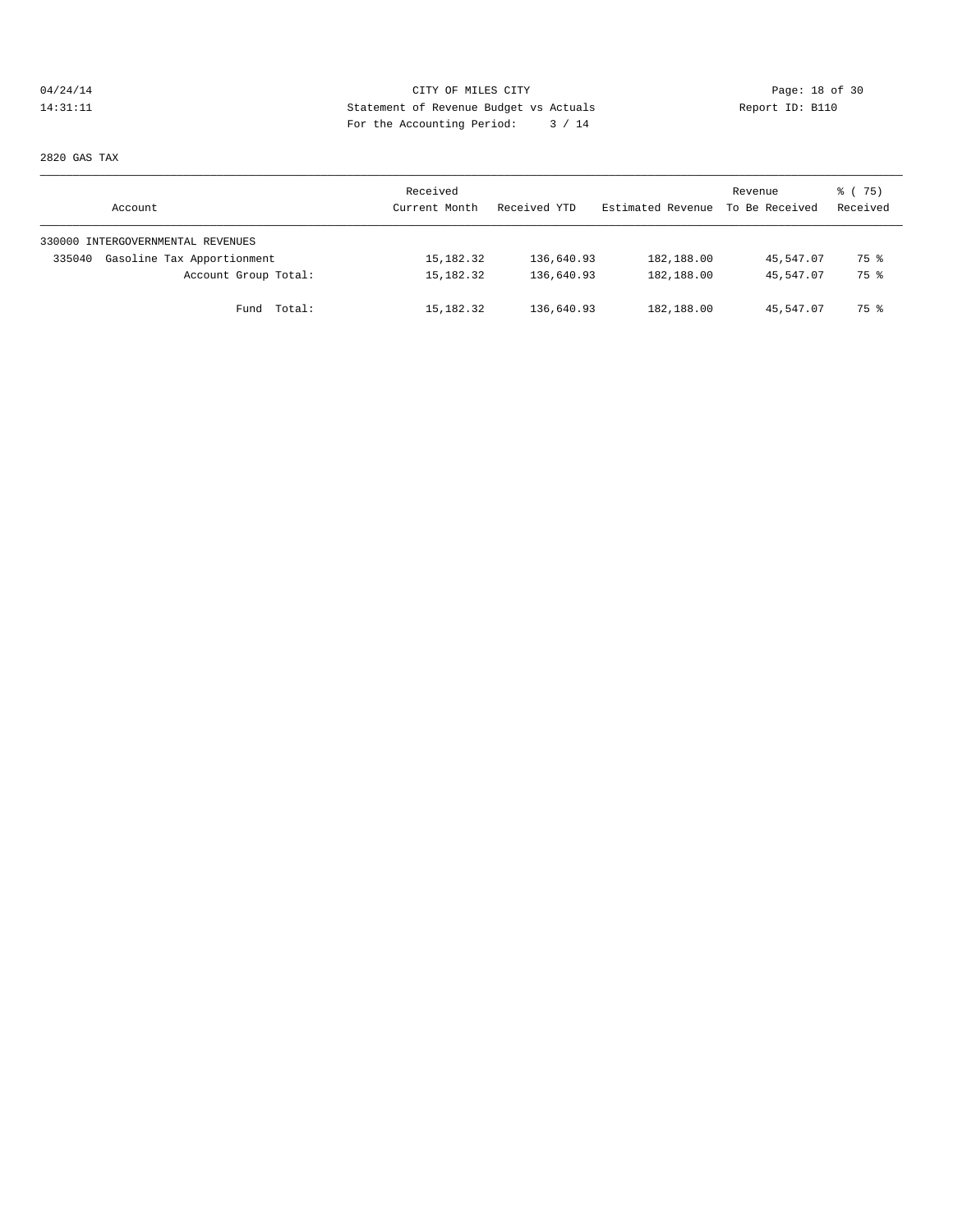# 04/24/14 Page: 19 of 30<br>14:31:11 CITY OF MILES CITY Page: 19 of 30<br>14:31:11 Page: 19 of 30<br>14. Page: the localities Page: 2001 Application 2004 14:31:11 Statement of Revenue Budget vs Actuals Report ID: B110 For the Accounting Period: 3 / 14

#### 2850 911 EMERGENCY

|        |                                   |        | Received      |              |                   | Revenue        | % (75)   |
|--------|-----------------------------------|--------|---------------|--------------|-------------------|----------------|----------|
|        | Account                           |        | Current Month | Received YTD | Estimated Revenue | To Be Received | Received |
|        | 330000 INTERGOVERNMENTAL REVENUES |        |               |              |                   |                |          |
| 335080 | Basic 911 Funds                   |        | 16,131.70     | 47,319.48    | 65,244.00         | 17,924.52      | 73 %     |
| 335081 | Enhanced 911 Funds                |        | 16,131.70     | 47,319.48    | 65,244.00         | 17,924.52      | 73 %     |
| 335082 | 911 - WIRELESS FUNDS              |        | 19,546.29     | 87,003.03    | 78,217.00         | $-8,786.03$    | $111*$   |
|        | Account Group Total:              |        | 51,809.69     | 181,641.99   | 208,705.00        | 27,063.01      | $87 - 8$ |
|        | 370000 INVESTMENT EARNINGS        |        |               |              |                   |                |          |
| 371010 | Investment Earnings               |        | 0.00          | 66.29        | 200.00            | 133.71         | 338      |
|        | Account Group Total:              |        | 0.00          | 66.29        | 200.00            | 133.71         | 338      |
|        | Fund                              | Total: | 51,809.69     | 181,708.28   | 208,905.00        | 27,196.72      | $87 - 8$ |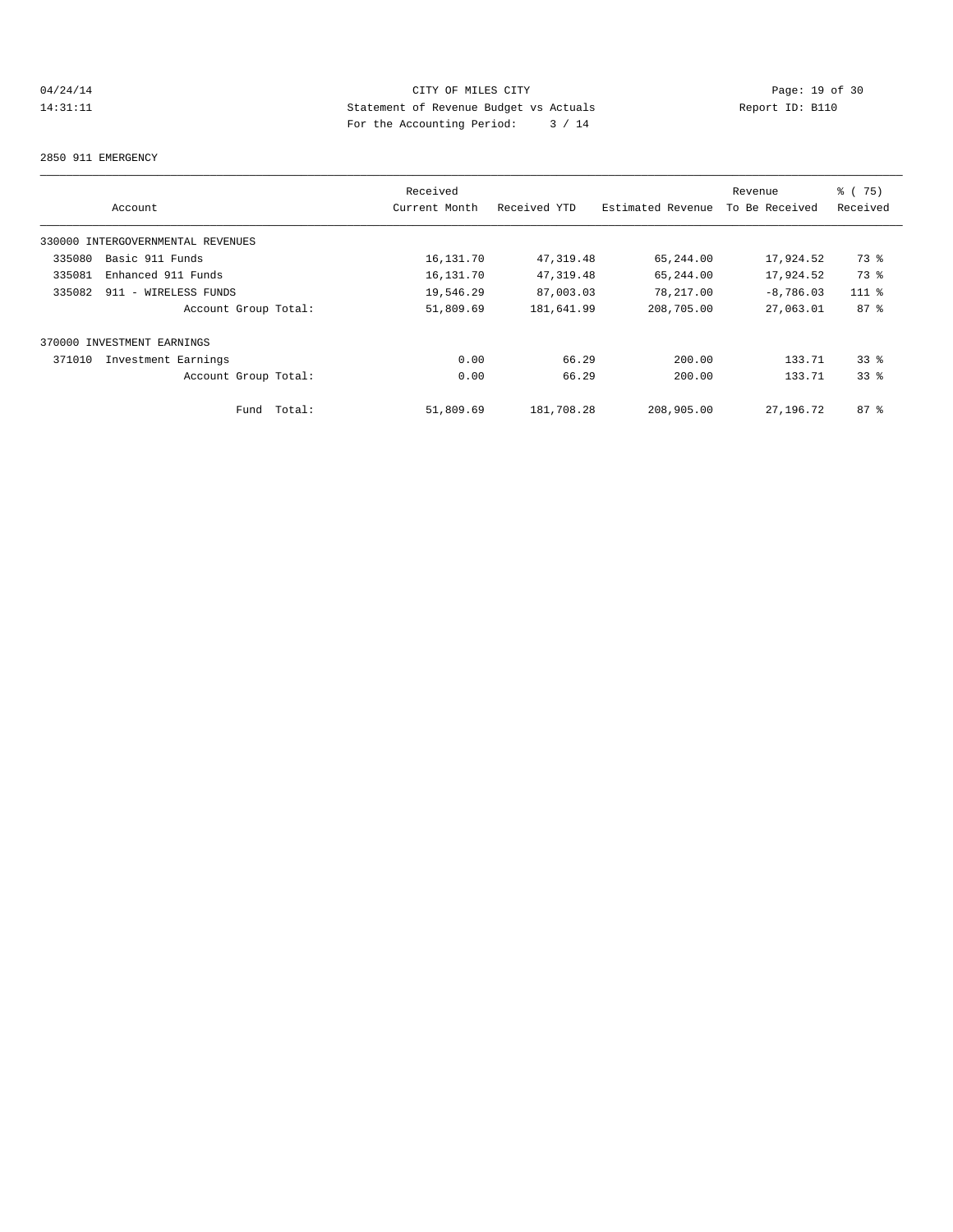# 04/24/14 Page: 20 of 30 14:31:11 Statement of Revenue Budget vs Actuals Report ID: B110 For the Accounting Period: 3 / 14

#### 2880 LIBRARY GRANTS

|        | Account                           | Received<br>Current Month | Received YTD | Estimated Revenue | Revenue<br>To Be Received | % (75)<br>Received |
|--------|-----------------------------------|---------------------------|--------------|-------------------|---------------------------|--------------------|
|        | 330000 INTERGOVERNMENTAL REVENUES |                           |              |                   |                           |                    |
| 334100 | Library - State Aid               | 0.00                      | 5,398.69     | 5,398.00          | $-0.69$                   | $100*$             |
| 334101 | HB#193-Interlibrary Loan Reimb    | 0.00                      | 49, 498, 12  | 2,500.00          | $-46.998.12$              | $***$ 2            |
| 334105 | Sagebrush Fed/Coal Sev Tax        | 0.00                      | 6.161.30     | 6,160.00          | $-1.30$                   | $100*$             |
|        | Account Group Total:              | 0.00                      | 61,058.11    | 14,058.00         | $-47.000.11$              | $434$ $%$          |
|        | Total:<br>Fund                    | 0.00                      | 61,058.11    | 14,058.00         | $-47.000.11$              | $434$ $%$          |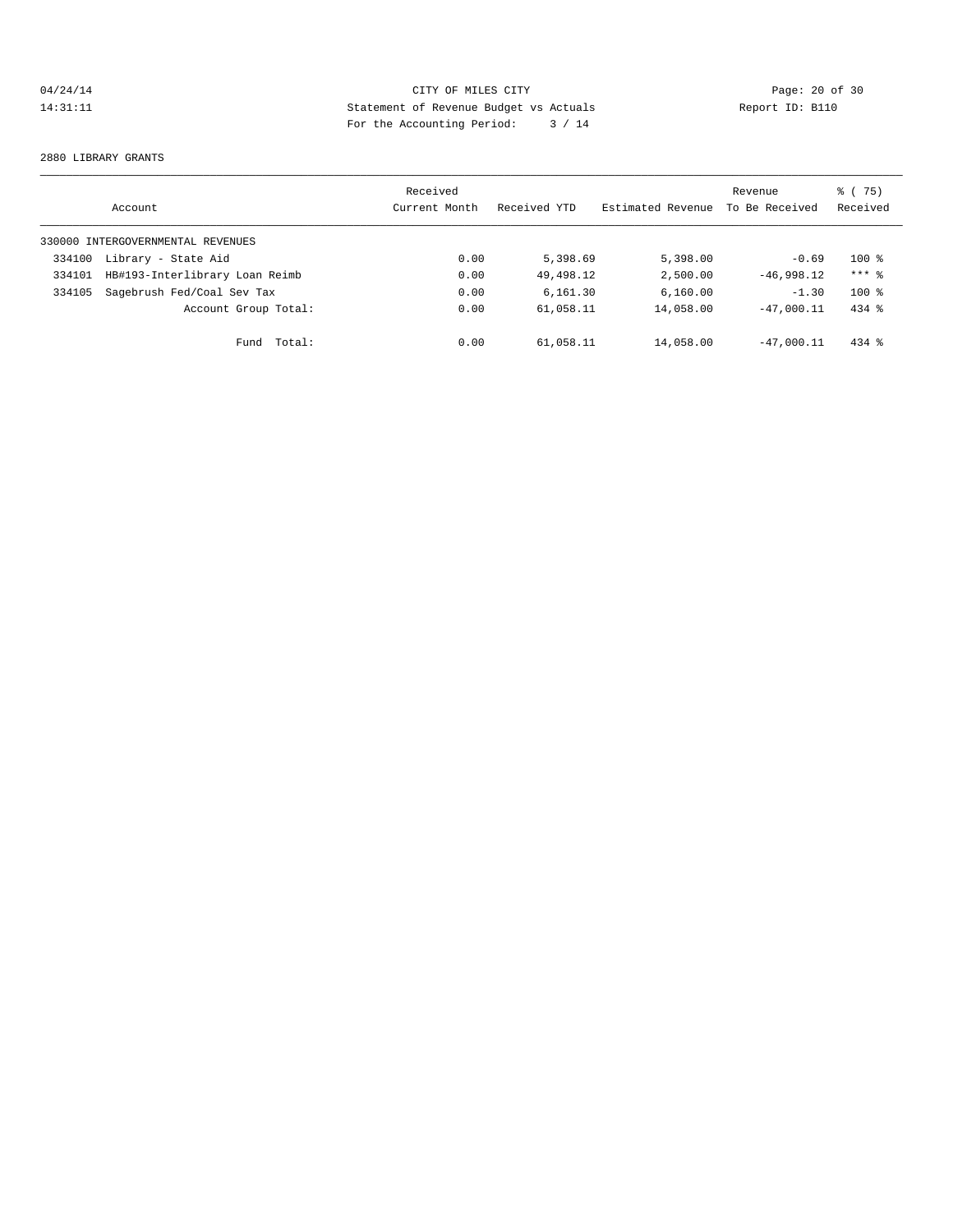04/24/14 Page: 21 of 30 14:31:11 Statement of Revenue Budget vs Actuals Report ID: B110 For the Accounting Period: 3 / 14

2935 Historic Preservation

|        |                                      | Received      |              |                   | Revenue        | 8 (75)           |
|--------|--------------------------------------|---------------|--------------|-------------------|----------------|------------------|
|        | Account                              | Current Month | Received YTD | Estimated Revenue | To Be Received | Received         |
|        | 330000 INTERGOVERNMENTAL REVENUES    |               |              |                   |                |                  |
| 334000 | State Grants                         | 0.00          | 1,375.00     | 5,225.00          | 3,850.00       | $26$ %           |
| 334121 | DNRC GRANTS                          | 0.00          | 6,000.00     | 6,000.00          | 0.00           | $100*$           |
|        | Account Group Total:                 | 0.00          | 7,375.00     | 11,225.00         | 3,850.00       | 66 %             |
|        | 340000 Charges for Services          |               |              |                   |                |                  |
| 346080 | Preservation Service Fees            | 0.00          | 445.00       | 1,200.00          | 755.00         | 37 <sup>8</sup>  |
|        | Account Group Total:                 | 0.00          | 445.00       | 1,200.00          | 755.00         | 37 <sup>8</sup>  |
|        | 360000 MISCELLANEOUS REVENUE         |               |              |                   |                |                  |
| 362020 | MISC REVENUE                         | 0.00          | 1.99         | 0.00              | $-1.99$        | $***$ $\approx$  |
| 365050 | Preservation-LPAnderson Grant        | 0.00          | 7,258.00     | 7.258.00          | 0.00           | $100*$           |
| 365070 | Custer Co. Historical Society (CCHS) | 0.00          | 0.00         | 5,023.00          | 5,023.00       | 0 %              |
|        | Account Group Total:                 | 0.00          | 7,259.99     | 12,281.00         | 5,021.01       | 59 %             |
|        | 380000 OTHER FINANCING SOURCES       |               |              |                   |                |                  |
| 383000 | Interfund Operating Transfer         | 585.00        | 8,585.00     | 8,000.00          | $-585.00$      | 107 <sub>8</sub> |
|        | Account Group Total:                 | 585.00        | 8,585.00     | 8,000.00          | $-585.00$      | 107 <sub>8</sub> |
|        | Fund Total:                          | 585.00        | 23,664.99    | 32,706.00         | 9,041.01       | $72$ $%$         |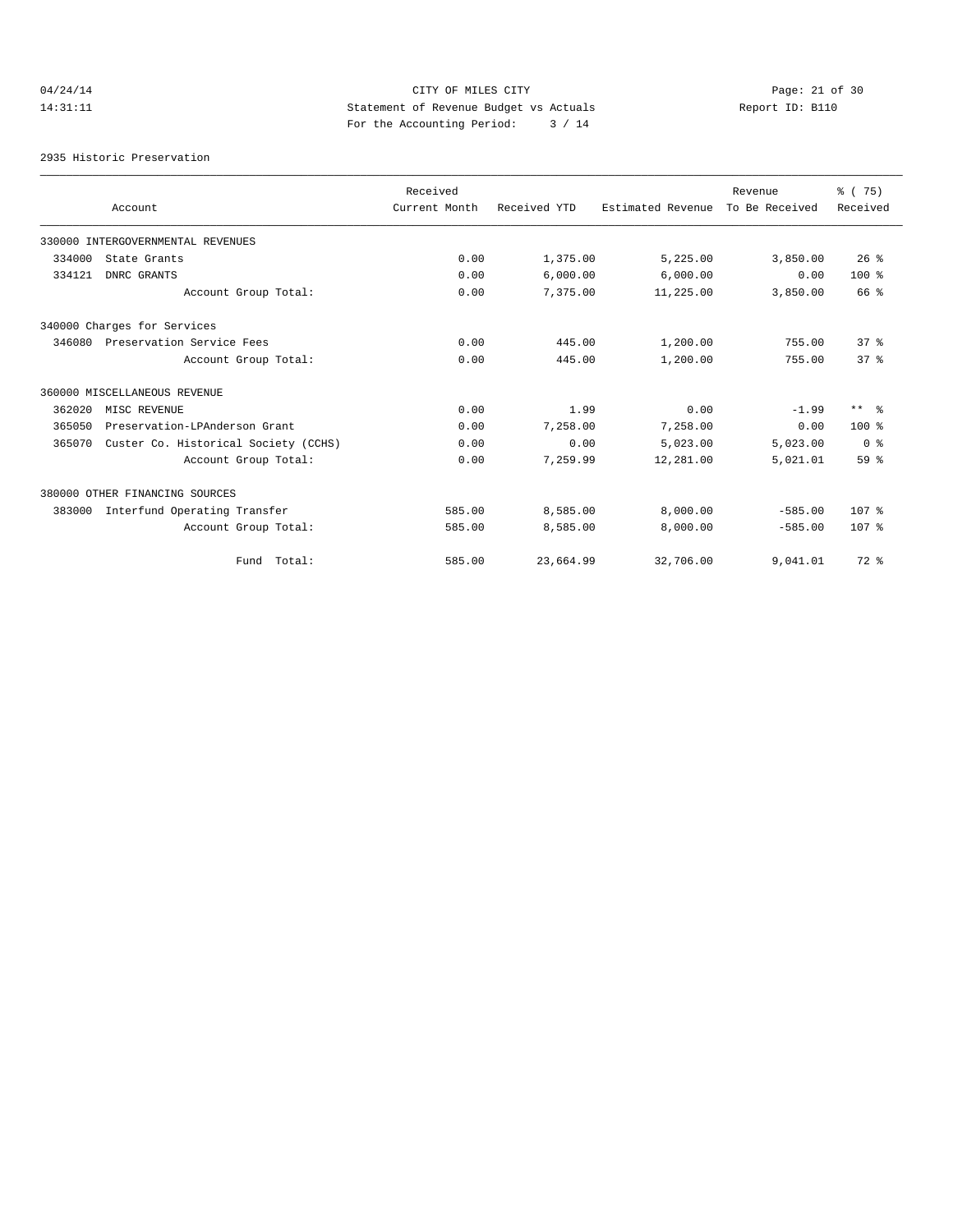# 04/24/14 CITY OF MILES CITY<br>14:31:11 Page: 22 of 30<br>14:31:11 Statement of Revenue Budget vs Actuals<br>2011 Page: Also Statement of Revenue Budget vs Actuals 14:31:11 Statement of Revenue Budget vs Actuals Report ID: B110 For the Accounting Period: 3 / 14

2985 RETIRED SENIOR VOLUNTEER PROG (RSVP)

|        | Account                      | Received<br>Current Month | Received YTD | Estimated Revenue | Revenue<br>To Be Received | 8 (75)<br>Received |
|--------|------------------------------|---------------------------|--------------|-------------------|---------------------------|--------------------|
| 330000 | INTERGOVERNMENTAL REVENUES   |                           |              |                   |                           |                    |
| 331165 | RSVP FEDERAL GRANTS-Custer   | 9,165.12                  | 45,524.46    | 58,228.00         | 12,703.54                 | 78 %               |
|        | Account Group Total:         | 9,165.12                  | 45,524.46    | 58,228.00         | 12,703.54                 | 78 %               |
|        | 360000 MISCELLANEOUS REVENUE |                           |              |                   |                           |                    |
| 362020 | MISC REVENUE                 | 825.00                    | 7,518.16     | 10,000.00         | 2,481.84                  | 75 %               |
| 365000 | Contributions and Donations  | 0.00                      | 3,525.00     | 2,746.00          | $-779.00$                 | $128$ %            |
|        | Account Group Total:         | 825.00                    | 11,043.16    | 12,746.00         | 1,702.84                  | $87 - 8$           |
|        | 370000 INVESTMENT EARNINGS   |                           |              |                   |                           |                    |
| 371010 | Investment Earnings          | 0.00                      | 15.38        | 0.00              | $-15.38$                  | $***$ $ -$         |
|        | Account Group Total:         | 0.00                      | 15.38        | 0.00              | $-15.38$                  | $***$ $ -$         |
|        | Fund Total:                  | 9,990.12                  | 56,583.00    | 70,974.00         | 14,391.00                 | $80*$              |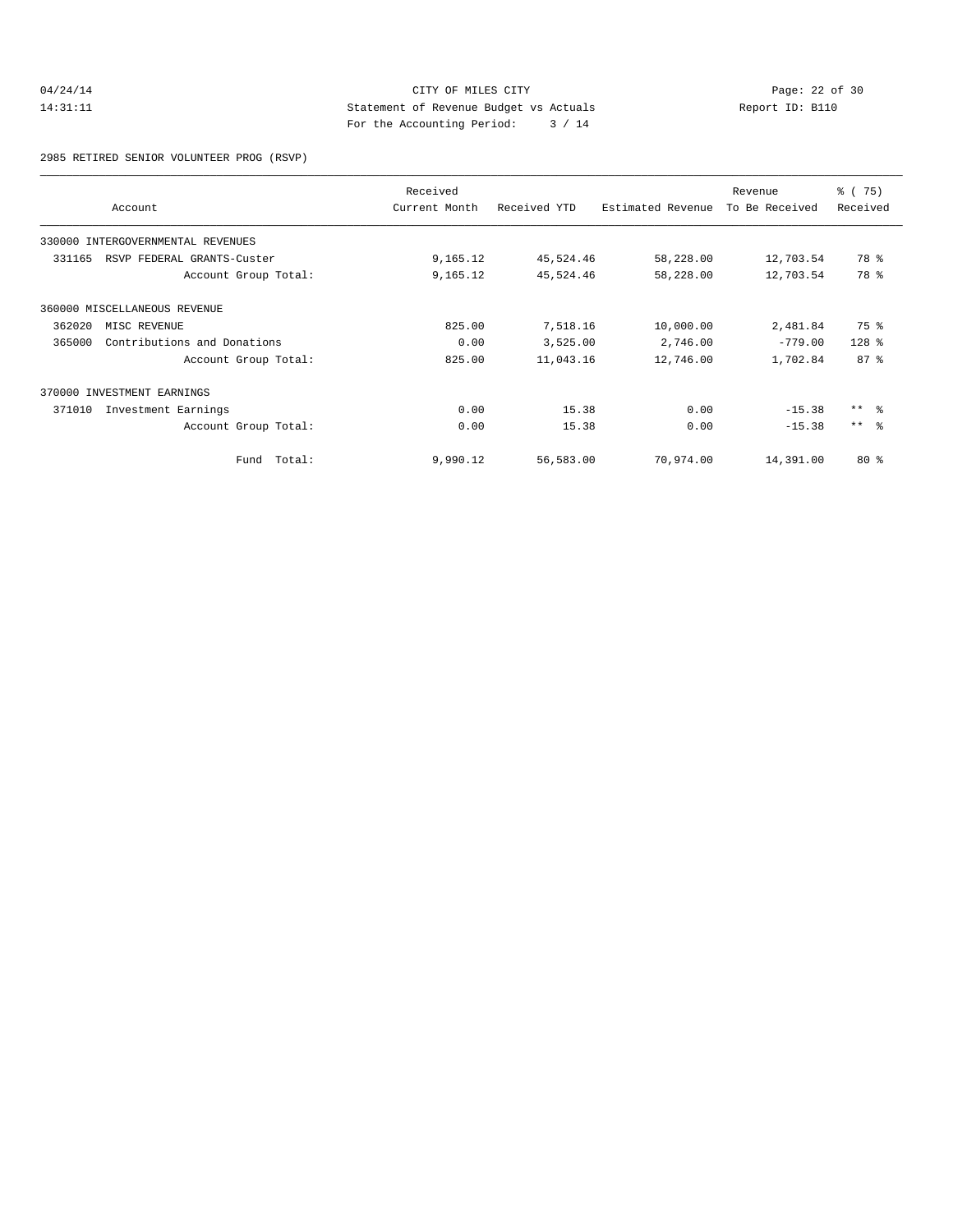# 04/24/14 Page: 23 of 30 14:31:11 Statement of Revenue Budget vs Actuals Report ID: B110 For the Accounting Period: 3 / 14

3300 Judgement & Losses-Power Settlement

|                                        | Received      |              |                   |                | % (75)          |  |
|----------------------------------------|---------------|--------------|-------------------|----------------|-----------------|--|
| Account                                | Current Month | Received YTD | Estimated Revenue | To Be Received | Received        |  |
| 310000 TAXES                           |               |              |                   |                |                 |  |
| Real Property Taxes<br>311010          | 0.00          | $-0.46$      | 0.00              | 0.46           | $***$ $\approx$ |  |
| Account Group Total:                   | 0.00          | $-0.46$      | 0.00              | 0.46           | $***$ 8         |  |
| 380000 OTHER FINANCING SOURCES         |               |              |                   |                |                 |  |
| Interfund Operating Transfer<br>383000 | 0.00          | 221.51       | 0.00              | $-221.51$      | $***$ $\approx$ |  |
| Account Group Total:                   | 0.00          | 221.51       | 0.00              | $-221.51$      | $***$ $\approx$ |  |
| Fund<br>Total:                         | 0.00          | 221.05       | 0.00              | $-221.05$      | $***$ $\approx$ |  |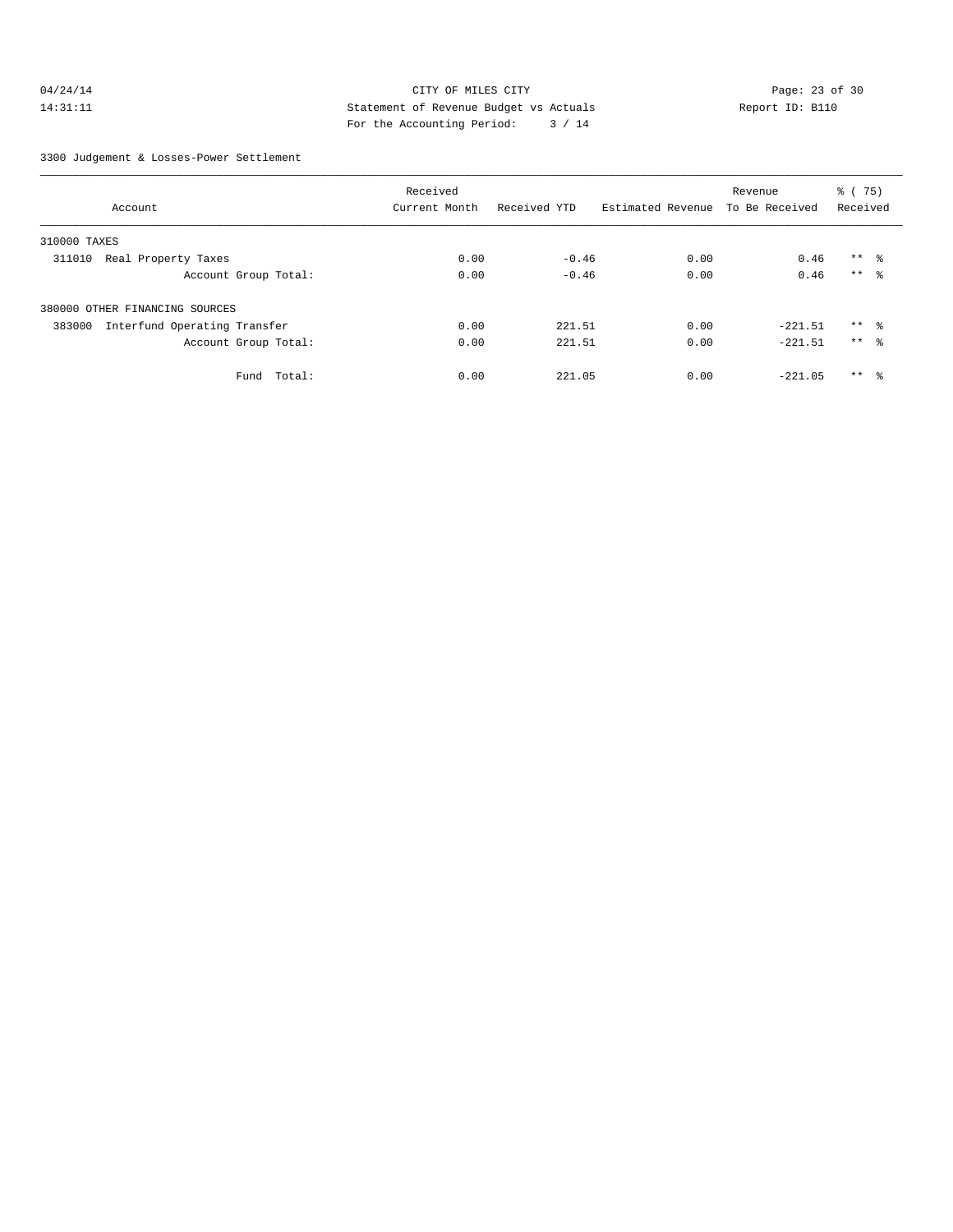# 04/24/14 Page: 24 of 30 14:31:11 Statement of Revenue Budget vs Actuals Report ID: B110 For the Accounting Period: 3 / 14

4000 General Fund Capitol Improvement Fund

|                                        | Received      |              |                   | Revenue        | % (75)         |  |
|----------------------------------------|---------------|--------------|-------------------|----------------|----------------|--|
| Account                                | Current Month | Received YTD | Estimated Revenue | To Be Received | Received       |  |
| 370000 INVESTMENT EARNINGS             |               |              |                   |                |                |  |
| 371010<br>Investment Earnings          | 0.00          | 210.82       | 0.00              | $-210.82$      | $***$ %        |  |
| Account Group Total:                   | 0.00          | 210.82       | 0.00              | $-210.82$      | $***$ 8        |  |
| 380000 OTHER FINANCING SOURCES         |               |              |                   |                |                |  |
| 383000<br>Interfund Operating Transfer | 0.00          | 0.00         | 46,000.00         | 46,000.00      | 0 <sub>8</sub> |  |
| Account Group Total:                   | 0.00          | 0.00         | 46,000.00         | 46,000.00      | 0 <sub>8</sub> |  |
| Total:<br>Fund                         | 0.00          | 210.82       | 46,000.00         | 45,789.18      | 0 <sup>8</sup> |  |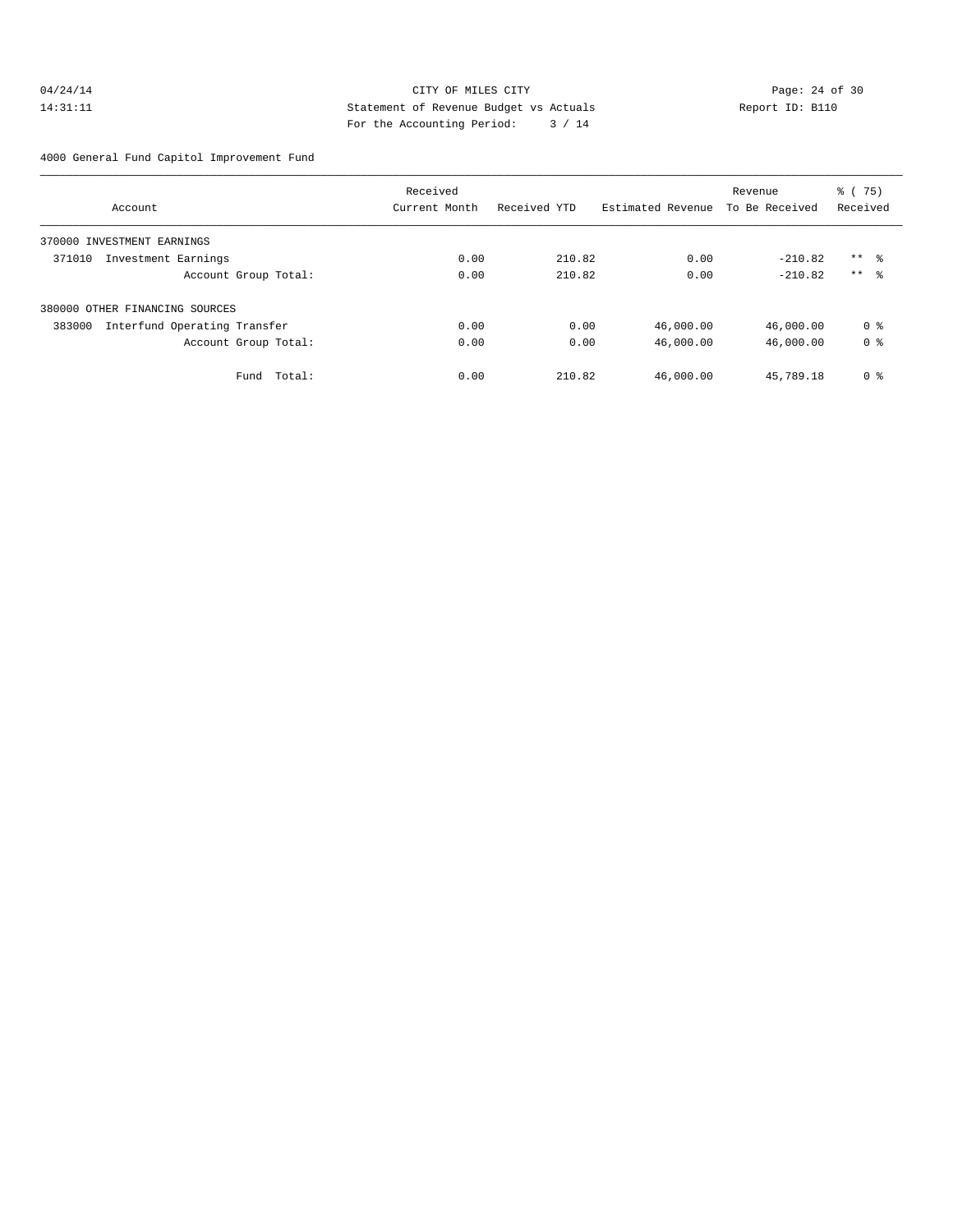# 04/24/14 Page: 25 of 30 14:31:11 Statement of Revenue Budget vs Actuals Report ID: B110 For the Accounting Period: 3 / 14

4060 CAPITAL IMPROV-PUBLIC WORKS

|        | Account                            | Received<br>Current Month | Received YTD | Estimated Revenue | Revenue<br>To Be Received | % (75)<br>Received |
|--------|------------------------------------|---------------------------|--------------|-------------------|---------------------------|--------------------|
|        |                                    |                           |              |                   |                           |                    |
|        | 320000 LICENSES AND PERMITS        |                           |              |                   |                           |                    |
| 323040 | Other Miscellaneous Permits        | 362.50                    | 4,371.25     | 2,500.00          | $-1,871.25$               | $175$ $%$          |
|        | Account Group Total:               | 362.50                    | 4,371.25     | 2,500.00          | $-1,871.25$               | $175$ $%$          |
|        | 340000 Charges for Services        |                           |              |                   |                           |                    |
| 343014 | Street Cleaning                    | 0.00                      | 0.00         | 8,490.00          | 8,490.00                  | 0 <sup>8</sup>     |
| 343016 | Prkg Vio/Off Str-Impnd Fees        | 30.00                     | 911.56       | 500.00            | $-411.56$                 | $182*$             |
| 343018 | Sale of Street & Roadway Materials | 0.00                      | 5,362.50     | 0.00              | $-5, 362.50$              | $***$ $ -$         |
|        | Account Group Total:               | 30.00                     | 6,274.06     | 8,990.00          | 2,715.94                  | 70 %               |
|        | 370000 INVESTMENT EARNINGS         |                           |              |                   |                           |                    |
| 371010 | Investment Earnings                | 0.00                      | 68.71        | 0.00              | $-68.71$                  | $***$ $ -$         |
|        | Account Group Total:               | 0.00                      | 68.71        | 0.00              | $-68.71$                  | $***$ $\approx$    |
|        | 380000 OTHER FINANCING SOURCES     |                           |              |                   |                           |                    |
| 382010 | Sale of Fixed Assets               | 0.00                      | 1,060.14     | 0.00              | $-1,060.14$               | $***$ $ -$         |
| 383000 | Interfund Operating Transfer       | 0.00                      | 0.00         | 20,000.00         | 20,000.00                 | 0 <sup>8</sup>     |
|        | Account Group Total:               | 0.00                      | 1,060.14     | 20,000.00         | 18,939.86                 | 5 <sup>8</sup>     |
|        | Fund Total:                        | 392.50                    | 11,774.16    | 31,490.00         | 19,715.84                 | 37%                |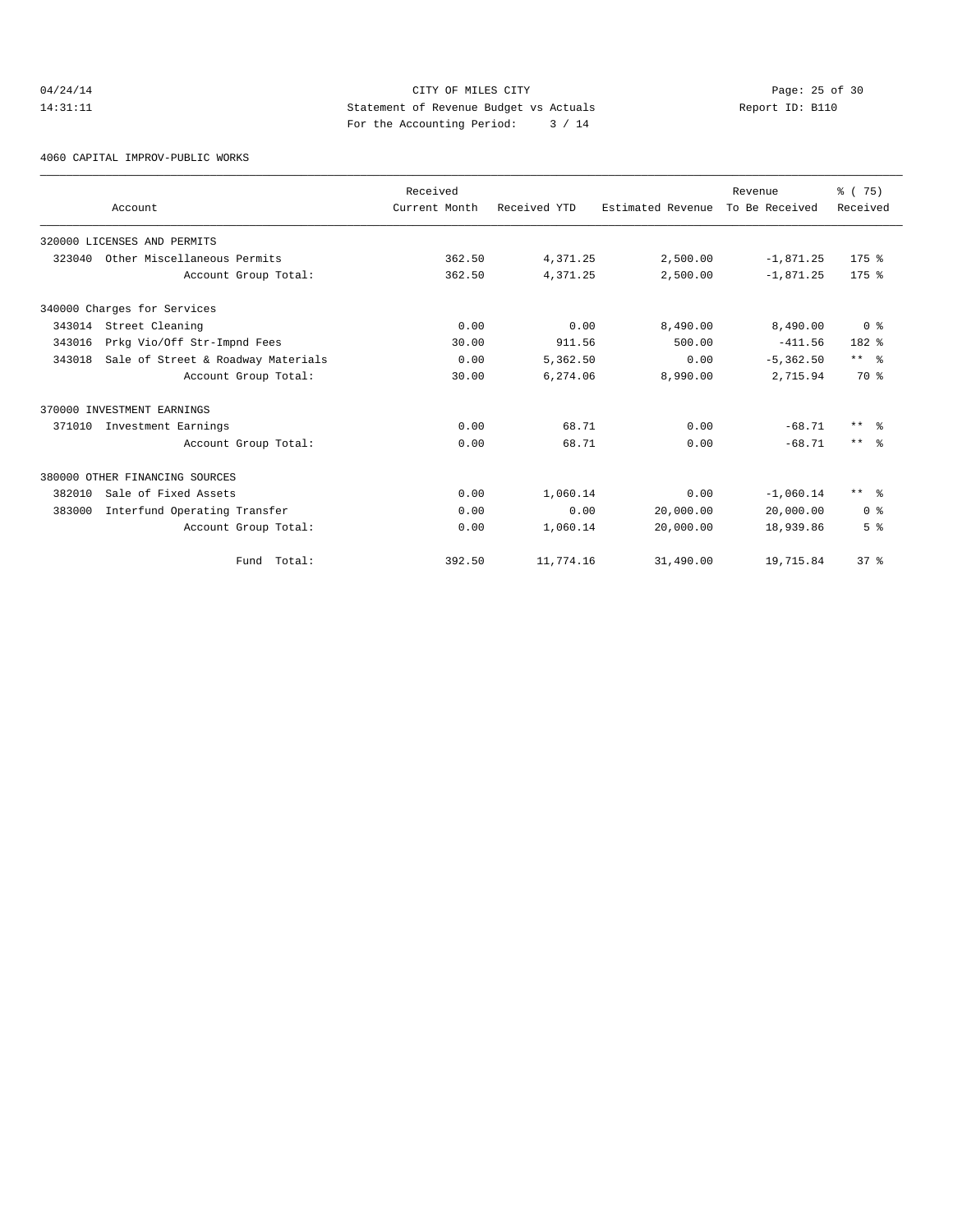# 04/24/14 Page: 26 of 30 14:31:11 Statement of Revenue Budget vs Actuals Report ID: B110 For the Accounting Period: 3 / 14

# 5210 WATER UTILITY

|        | Account                           | Received<br>Current Month | Received YTD | Estimated Revenue To Be Received | Revenue       | % (75)<br>Received      |
|--------|-----------------------------------|---------------------------|--------------|----------------------------------|---------------|-------------------------|
|        | 330000 INTERGOVERNMENTAL REVENUES |                           |              |                                  |               |                         |
| 331075 | DEO Grant-EECBG Interface Grant   | 0.00                      | 0.00         | 3,764.00                         | 3,764.00      | 0 <sup>8</sup>          |
| 331076 | Petro Spill Reimbursement-DEO     | 0.00                      | 23,350.19    | 0.00                             | $-23, 350.19$ | $***$ $=$ $\frac{6}{5}$ |
|        | Account Group Total:              | 0.00                      | 23,350.19    | 3,764.00                         | $-19,586.19$  | $620*$                  |
|        | 340000 Charges for Services       |                           |              |                                  |               |                         |
| 341075 | Serv/Cnty-Interlocal Agmt         | 0.00                      | 0.00         | 3,764.00                         | 3,764.00      | 0 <sup>8</sup>          |
| 343021 | Metered Water Sales               | 123,298.10                | 1,443,829.84 | 1,950,000.00                     | 506,170.16    | 74 %                    |
| 343022 | Unmetered Water Sales/Chrgoffs    | 331.49                    | 1,693.06     | 1,800.00                         | 106.94        | $94$ $%$                |
| 343023 | Bulk Water Sales                  | 489.44                    | 5,807.91     | 4,500.00                         | $-1, 307.91$  | $129$ %                 |
| 343025 | Hookup Fee                        | 0.00                      | 14,520.00    | 12,000.00                        | $-2,520.00$   | $121$ %                 |
| 343026 | Water Install/Tap Chrgs/Labor     | 0.00                      | 2,209.34     | 8,000.00                         | 5,790.66      | 28 <sup>8</sup>         |
| 343027 | Chg for Wtr Dept. Serv            | 50.00                     | 1,123.00     | 500.00                           | $-623.00$     | $225$ $%$               |
| 343029 | Curb Stop Replacement Fee         | 3,550.00                  | 32,022.27    | 41,880.00                        | 9,857.73      | 76 %                    |
|        | Account Group Total:              | 127,719.03                | 1,501,205.42 | 2,022,444.00                     | 521,238.58    | 74 %                    |
|        | 360000 MISCELLANEOUS REVENUE      |                           |              |                                  |               |                         |
| 362040 | \$2.00 State Assessment Fee       | 0.00                      | 254.00       | 0.00                             | $-254.00$     | $***$ $%$               |
|        | Account Group Total:              | 0.00                      | 254.00       | 0.00                             | $-254.00$     | $***$ $ -$              |
|        | 370000 INVESTMENT EARNINGS        |                           |              |                                  |               |                         |
| 371010 | Investment Earnings               | 0.00                      | 4,091.02     | 6.000.00                         | 1,908.98      | 68 %                    |
|        | Account Group Total:              | 0.00                      | 4,091.02     | 6,000.00                         | 1,908.98      | 68 %                    |
|        | Fund Total:                       | 127,719.03                | 1,528,900.63 | 2,032,208.00                     | 503, 307.37   | 75 %                    |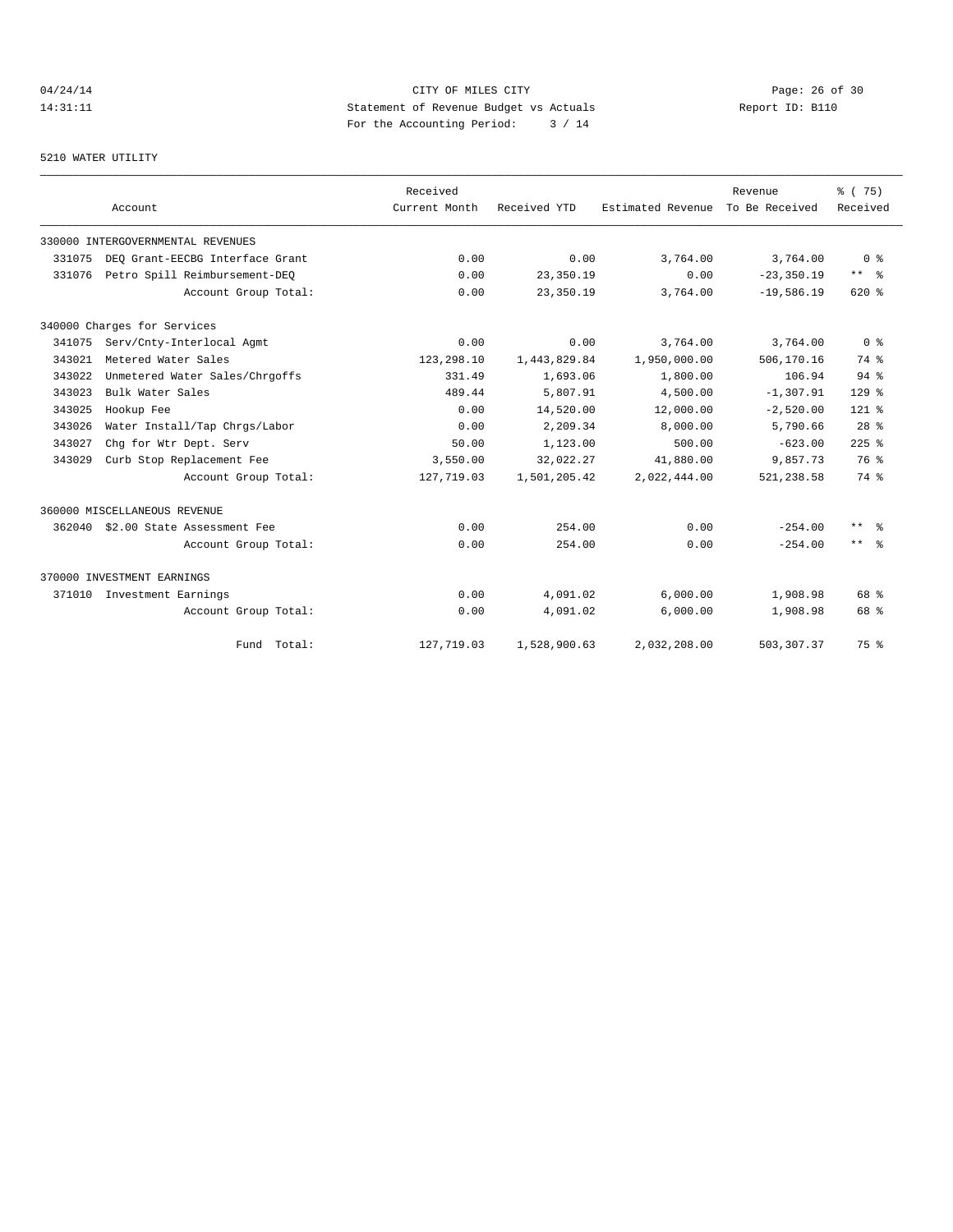# 04/24/14 Page: 27 of 30 14:31:11 Statement of Revenue Budget vs Actuals Report ID: B110 For the Accounting Period: 3 / 14

#### 5310 SEWER UTILITY

|        |                                           | Received      |              |                   | Revenue        | % (75)             |
|--------|-------------------------------------------|---------------|--------------|-------------------|----------------|--------------------|
|        | Account                                   | Current Month | Received YTD | Estimated Revenue | To Be Received | Received           |
|        | 330000 INTERGOVERNMENTAL REVENUES         |               |              |                   |                |                    |
| 334120 | TSEP Grant                                | 0.00          | 0.00         | 500,000.00        | 500,000.00     | 0 <sup>8</sup>     |
|        | Account Group Total:                      | 0.00          | 0.00         | 500,000.00        | 500,000.00     | 0 <sup>8</sup>     |
|        | 340000 Charges for Services               |               |              |                   |                |                    |
| 341075 | Serv/Cnty-Interlocal Agmt                 | 0.00          | 0.00         | 1,500.00          | 1,500.00       | 0 <sup>8</sup>     |
| 343031 | Sewer Service Charges                     | 90,803.92     | 814,983.42   | 1,028,304.00      | 213,320.58     | 79 %               |
| 343032 | Sewer Installation Charges/Chrgoffs       | 331.46        | 1,166.94     | 1,200.00          | 33.06          | 97 <sup>8</sup>    |
| 343033 | Hookup Fee                                | 0.00          | 9,760.00     | 5,000.00          | $-4,760.00$    | 195 <sub>8</sub>   |
| 343034 | Treatment Facilities Fees                 | 210.00        | 2,118.81     | 3,000.00          | 881.19         | 71.8               |
| 343036 | Miscellaneous Sewer Revenue (Labor)       | 0.00          | 355.50       | 2,000.00          | 1,644.50       | 18 <sup>8</sup>    |
| 343037 | Baker Road Etc.                           | 713.78        | 6,700.36     | 8,200.00          | 1,499.64       | 82%                |
| 343038 | RURAL SWR DIST #1                         | 0.00          | 0.00         | 23,000.00         | 23,000.00      | 0 <sup>8</sup>     |
|        | Account Group Total:                      | 92,059.16     | 835,085.03   | 1,072,204.00      | 237, 118.97    | 78 %               |
|        | 360000 MISCELLANEOUS REVENUE              |               |              |                   |                |                    |
| 361010 | Land Rental                               | 0.00          | 2,575.90     | 2,500.00          | $-75.90$       | 103 <sub>8</sub>   |
| 362020 | MISC REVENUE                              | 0.00          | 0.00         | 8,300,805.00      | 8,300,805.00   | 0 <sup>8</sup>     |
|        | Account Group Total:                      | 0.00          | 2,575.90     | 8,303,305.00      | 8,300,729.10   | 0 <sup>8</sup>     |
|        | 370000 INVESTMENT EARNINGS                |               |              |                   |                |                    |
|        | 371010 Investment Earnings                | 0.00          | 1,024.17     | 3,000.00          | 1,975.83       | $34$ $%$           |
|        | Account Group Total:                      | 0.00          | 1,024.17     | 3,000.00          | 1,975.83       | $34$ $%$           |
|        | 380000 OTHER FINANCING SOURCES            |               |              |                   |                |                    |
|        | 381070 Proceeds from Notes/Loans/Intercap | 0.00          | 590,943.40   | 1,324,500.00      | 733,556.60     | 45%                |
|        | Account Group Total:                      | 0.00          | 590,943.40   | 1,324,500.00      | 733,556.60     | $45$ $\frac{6}{3}$ |
|        | Fund Total:                               | 92,059.16     | 1,429,628.50 | 11,203,009.00     | 9,773,380.50   | $13*$              |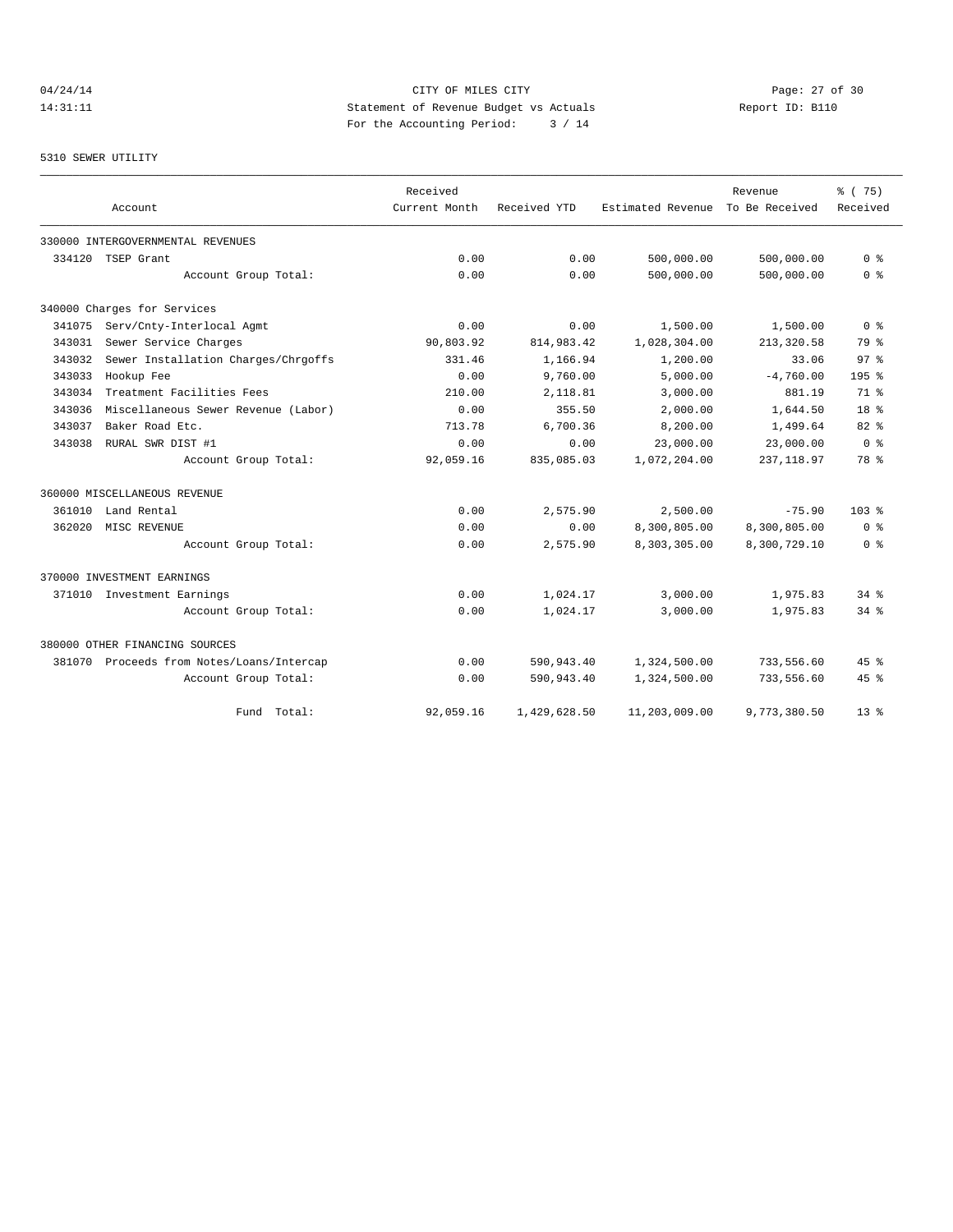# 04/24/14 Page: 28 of 30 14:31:11 Statement of Revenue Budget vs Actuals Report ID: B110 For the Accounting Period: 3 / 14

#### 5510 AMBULANCE FUND

|              | Account                                | Received<br>Current Month | Received YTD | Estimated Revenue | Revenue<br>To Be Received | % (75)<br>Received   |
|--------------|----------------------------------------|---------------------------|--------------|-------------------|---------------------------|----------------------|
|              |                                        |                           |              |                   |                           |                      |
| 310000 TAXES |                                        |                           |              |                   |                           |                      |
| 311010       | Real Property Taxes                    | 170.83                    | 4,064.88     | 6,500.00          | 2,435.12                  | 63%                  |
| 311020       | Personal Property Taxes                | 2.19                      | 29.14        | 650.00            | 620.86                    | $4 \text{ }$         |
| 312000       | Penalty & Interest on Delinquent Taxes | 13.52                     | 31.61        | 40.00             | 8.39                      | 79 %                 |
|              | Account Group Total:                   | 186.54                    | 4.125.63     | 7,190.00          | 3,064.37                  | 57%                  |
|              | 330000 INTERGOVERNMENTAL REVENUES      |                           |              |                   |                           |                      |
| 331040       | Medicaid Supplemental Program-State    | 0.00                      | 0.00         | 3,700.00          | 3,700.00                  | 0 <sup>8</sup>       |
|              | Account Group Total:                   | 0.00                      | 0.00         | 3,700.00          | 3,700.00                  | 0 <sup>8</sup>       |
|              | 340000 Charges for Services            |                           |              |                   |                           |                      |
| 341075       | Serv/Cnty-Interlocal Agmt              | 0.00                      | 0.00         | 35,747.00         | 35,747.00                 | 0 <sup>8</sup>       |
| 342026       | Ambulance Charges                      | 56,022.47                 | 548,986.72   | 824,085.00        | 275,098.28                | 67 <sup>8</sup>      |
| 342027       | Ambulance Standby                      | 0.00                      | 3,900.00     | 7,500.00          | 3,600.00                  | $52$ $%$             |
|              | Account Group Total:                   | 56,022.47                 | 552,886.72   | 867, 332, 00      | 314, 445.28               | 64 %                 |
|              | 360000 MISCELLANEOUS REVENUE           |                           |              |                   |                           |                      |
| 362020       | MISC REVENUE                           | 0.00                      | 7,825.46     | 0.00              | $-7,825.46$               | $***$ $ \frac{6}{9}$ |
| 366010       | Misc- From Charge off Accts            | 0.00                      | 107.72       | 5,500.00          | 5,392.28                  | 2 <sup>8</sup>       |
|              | Account Group Total:                   | 0.00                      | 7,933.18     | 5,500.00          | $-2.433.18$               | 144 %                |
|              | 370000 INVESTMENT EARNINGS             |                           |              |                   |                           |                      |
| 371010       | Investment Earnings                    | 0.00                      | 0.00         | 499.00            | 499.00                    | 0 <sup>8</sup>       |
|              | Account Group Total:                   | 0.00                      | 0.00         | 499.00            | 499.00                    | 0 <sup>8</sup>       |
|              | Fund Total:                            | 56,209.01                 | 564,945.53   | 884, 221.00       | 319, 275.47               | 64 %                 |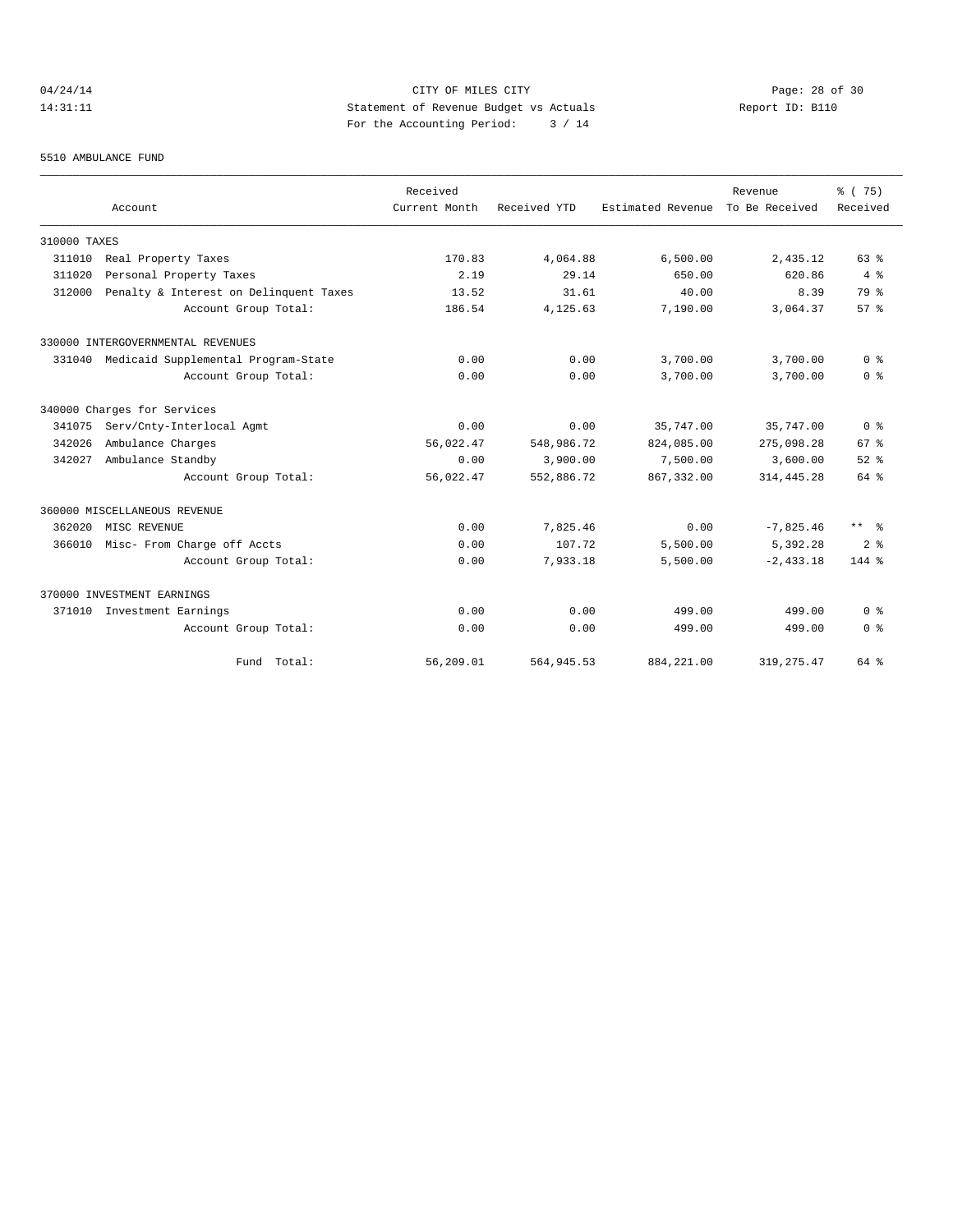# 04/24/14 Page: 29 of 30 14:31:11 Statement of Revenue Budget vs Actuals Report ID: B110 For the Accounting Period: 3 / 14

5610 AIRPORT OPERATING

|              |                                        | Received      |              |                                  | Revenue        | 8 (75)              |
|--------------|----------------------------------------|---------------|--------------|----------------------------------|----------------|---------------------|
|              | Account                                | Current Month | Received YTD | Estimated Revenue To Be Received |                | Received            |
| 310000 TAXES |                                        |               |              |                                  |                |                     |
| 311010       | Real Property Taxes                    | 252.14        | 6,060.38     | 9,000.00                         | 2,939.62       | 67 <sup>8</sup>     |
| 311020       | Personal Property Taxes                | 3.28          | 43.71        | 1,400.00                         | 1,356.29       | 3 <sup>8</sup>      |
| 312000       | Penalty & Interest on Delinquent Taxes | 18.96         | 37.57        | 50.00                            | 12.43          | 75 %                |
|              | Account Group Total:                   | 274.38        | 6,141.66     | 10,450.00                        | 4,308.34       | 59 %                |
|              | 330000 INTERGOVERNMENTAL REVENUES      |               |              |                                  |                |                     |
|              | 331129 Federal Aeronautics Admin Grant | 40,634.00     | 100,461.00   | 0.00                             | $-100, 461.00$ | $***$<br>ু≳         |
|              | Account Group Total:                   | 40,634.00     | 100,461.00   | 0.00                             | $-100, 461.00$ | $\star\star$<br>ু ≳ |
|              | 340000 Charges for Services            |               |              |                                  |                |                     |
| 341075       | Serv/Cnty-Interlocal Agmt              | 12,690.00     | 12,690.00    | 22,000.00                        | 9,310.00       | 58 %                |
| 343018       | Sale of Street & Roadway Materials     | 2,230.65      | 2,230.65     | 0.00                             | $-2, 230.65$   | $***$ %             |
| 343061       | Landing Fees                           | 0.00          | 765.00       | 10,000.00                        | 9,235.00       | 8 %                 |
| 343062       | Aviation Fuel                          | 18,764.63     | 277,886.15   | 380,000.00                       | 102, 113.85    | 73.8                |
| 343064       | Hangar Rent                            | 3,274.40      | 26,691.00    | 36,223.00                        | 9,532.00       | 74 %                |
| 343065       | Building Rentals                       | 2,324.11      | 28,840.06    | 51,000.00                        | 22,159.94      | 57%                 |
| 343067       | Other - Miscellaneous                  | 0.00          | 0.00         | 5,000.00                         | 5,000.00       | 0 <sup>8</sup>      |
|              | Account Group Total:                   | 39, 283. 79   | 349,102.86   | 504,223.00                       | 155, 120.14    | 69 %                |
|              | 360000 MISCELLANEOUS REVENUE           |               |              |                                  |                |                     |
| 361010       | Land Rental                            | 1,495.82      | 16, 115.30   | 25,000.00                        | 8,884.70       | 64 %                |
| 362020       | MISC REVENUE                           | 160.00        | 2,347.70     | 3,000.00                         | 652.30         | 78 %                |
|              | Account Group Total:                   | 1,655.82      | 18,463.00    | 28,000.00                        | 9,537.00       | 66 %                |
|              | 370000 INVESTMENT EARNINGS             |               |              |                                  |                |                     |
|              | 371010 Investment Earnings             | 0.73          | 146.72       | 200.00                           | 53.28          | 73%                 |
|              | Account Group Total:                   | 0.73          | 146.72       | 200.00                           | 53.28          | 73.8                |
|              | Fund Total:                            | 81,848.72     | 474, 315.24  | 542,873.00                       | 68,557.76      | 87 <sup>8</sup>     |